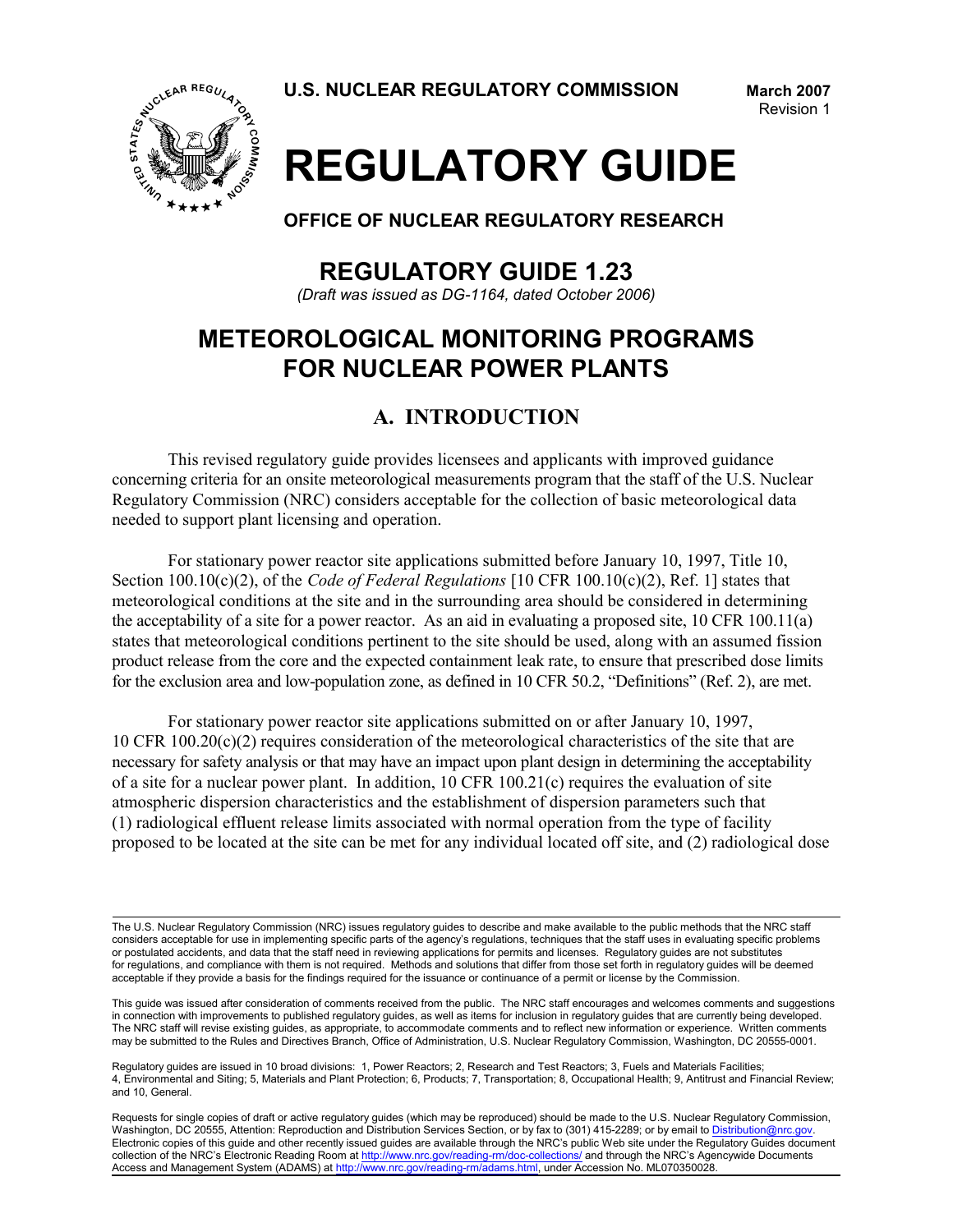consequences of postulated accidents meet the prescribed dose limits at the exclusion area and lowpopulation zone distances set forth in 10 CFR 50.34(a)(1).

The "General Design Criteria [GDC] for Nuclear Power Plants" set forth in Appendix A to 10 CFR Part 50, "Domestic Licensing of Production and Utilization Facilities" (Ref. 2), establish minimum requirements for the principal design criteria for water-cooled nuclear power plants. Specifically, GDC 19, "Control Room," requires that a control room be provided from which actions can be taken to operate the nuclear power unit safely under normal conditions and to maintain it in a safe condition under accident conditions. Adequate radiation protection must be provided to permit access to and occupancy of the control room for the duration of accident conditions. For plants that use alternate source terms, 10 CFR 50.67(b)(2)(iii) provides similar criteria. Atmospheric dispersion estimates are significant inputs in assessments performed to demonstrate compliance with this requirement.

In 10 CFR Part 50 (Ref. 2), Paragraphs 50.47(b)(4), 50.47(b)(8), and 50.47(b)(9), as well as Section IV.E.2 of Appendix E, "Emergency Planning and Preparedness for Production and Utilization Facilities," require each applicant for an operating license or combined license to describe its plans for coping with radiological emergencies. These plans must include provisions for equipment for determining the magnitude and continuously assessing the impact of the release of radioactive materials to the environment. These plans must also include a standard emergency classification and action level scheme for determining minimum initial offsite response measures. In addition, if plant meteorological program parameters (i.e., wind speed, wind direction, and an indicator of atmospheric stability) are available on in-plant computer systems, they must be made available in a digital data stream to the Emergency Response Data System (ERDS) maintained by the NRC, pursuant to Section VI of Appendix E to 10 CFR Part 50.<sup>1</sup> In this regard, it is necessary for the applicant to establish and maintain a meteorological program capable of rapidly assessing critical meteorological parameters.

In addition, in 10 CFR Part 50, Appendix I, "Numerical Guides for Design Objectives and Limiting Conditions for Operation to Meet the Criterion 'As Low as is Reasonably Achievable' for Radioactive Material in Light-Water-Cooled Nuclear Power Reactor Effluents," provides numerical guidance for the design objectives of equipment intended to control releases of radioactive material in effluents from nuclear power reactors. An assessment of the maximum potential annual radiation dose to the public resulting from the routine release of radioactive materials in gaseous effluents is required to assist in demonstrating that operations will be or are being conducted within the limits of 10 CFR Part 20, "Standards for Protection Against Radiation" (Ref. 3), and Appendix I to 10 CFR Part 50 and to ensure that effluent control equipment design objectives and proposed operating procedures meet the Commission's requirements for keeping levels of radioactive material in effluents to unrestricted areas as low as practicable. In addition, 10 CFR 50.36a(a)(2) requires nuclear power plant licensees to submit a report to the Commission annually that specifies the quantity of each of the principal radionuclides released to unrestricted areas in liquid and gaseous effluents during the previous 12 months, including any other information that the Commission may need to estimate maximum potential annual radiation doses to the public resulting from effluent releases. A knowledge of meteorological conditions in the vicinity of the reactor is important to provide the basis for estimating maximum potential annual radiation doses resulting from radioactive materials released in gaseous effluents.

<sup>1</sup> The ERDS is a direct, near-real-time electronic data link between the licensee's onsite computer system and the NRC Operations Center that provides for the automated transmission of a limited data set of selected plant parameters in the event of a radiological emergency.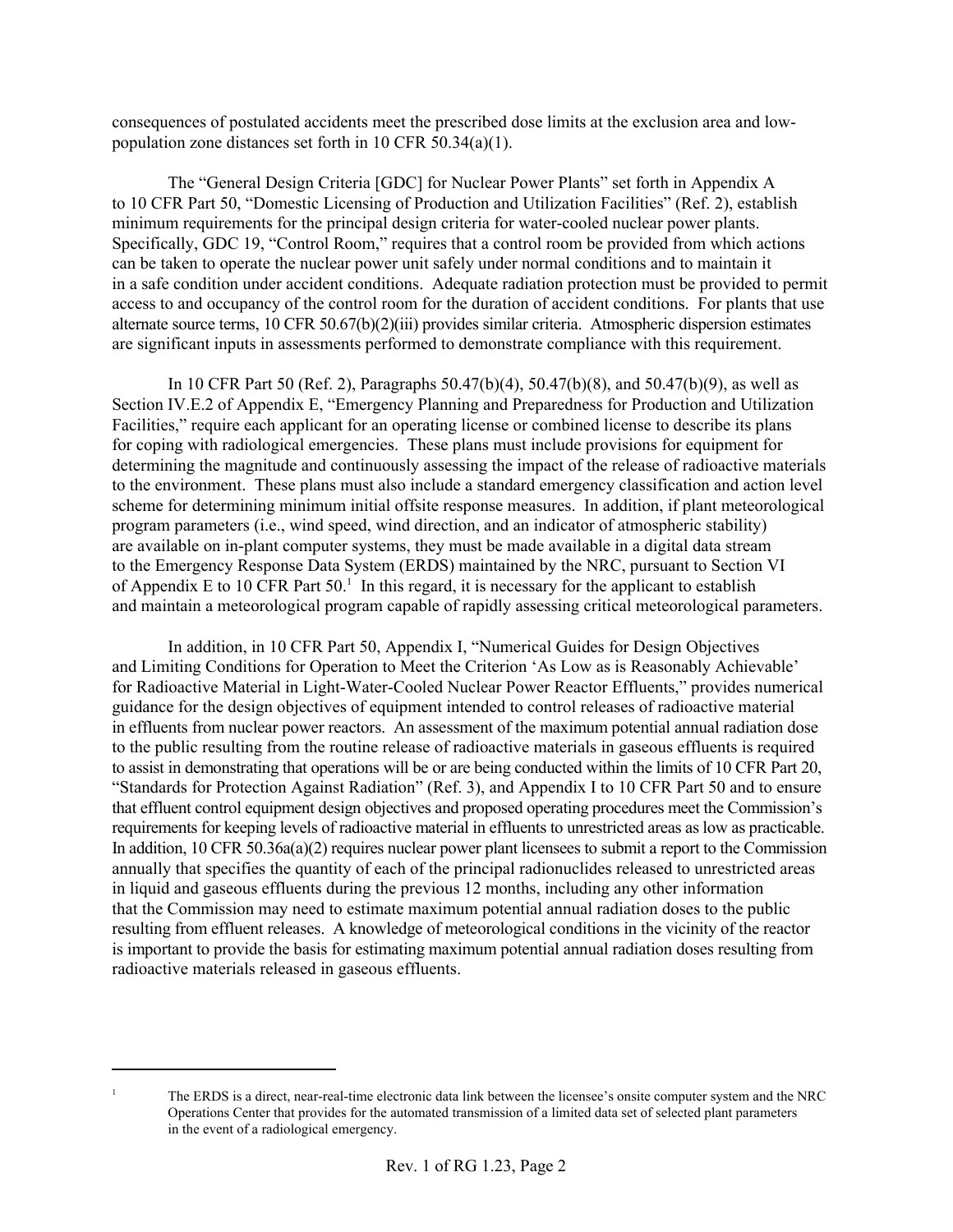In order for the Commission to fulfill its responsibilities under the National Environmental Policy Act of 1969, as amended (Ref. 4), and in accordance with the requirements of Subpart A, "National Environmental Policy Act — Regulations Implementing Section 102(2)," of 10 CFR Part 51, "Environmental Protection Regulations for Domestic Licensing and Related Regulatory Functions" (Ref. 5), basic meteorological information must be available for use in assessing (1) the environmental effects of radiological and nonradiological emissions and effluents resulting from the construction or operation of a nuclear power plant and (2) the benefits of design alternatives.

Thus, each nuclear power plant site has multiple needs for an onsite program to measure and document basic meteorological data. These data may be used to develop atmospheric transport and diffusion parameters that, with appropriate atmospheric dispersion models, may be used to estimate potential radiation doses to the public resulting from actual routine or accidental releases of radioactive materials to the atmosphere or to evaluate the potential dose to the public and control room as a result of hypothetical reactor accidents. These data may also be used to assess nonradiological environmental effects resulting from the construction or operation of a nuclear power plant, such as the impacts of the plant's heat dissipation system. This regulatory guide describes a suitable onsite program to provide meteorological data needed to estimate these potential impacts.

This regulatory guide relates to information collections that are covered by the requirements of 10 CFR Parts 50 and 52, which the Office of Management and Budget (OMB) has approved under OMB control numbers 3150-0011 and 3150-0151, respectively. The NRC may neither conduct nor sponsor, and a person is not required to respond to, an information collection request or requirement unless the requesting document displays a currently valid OMB control number.

# **B. DISCUSSION**

The NRC issued the original version of Regulatory Guide 1.23 in February 1972 to describe a suitable onsite meteorological measurements program to collect the basic meteorological data needed to determine the environmental impacts of the plant, perform consequence assessments supporting routine release and design-basis accident evaluations, and support emergency preparedness programs and other applications at power reactor sites.

The NRC subsequently issued a proposed Revision 1 of Regulatory Guide 1.23 for public comment in September 1980 in response to the accident at Three Mile Island. That first proposed Revision 1 of Regulatory Guide 1.23 contained "special considerations for emergency planning," which included (1) provisions for remote interrogation of the meteorological system by the NRC and other emergency response organizations during emergency situations, and (2) a viable backup system to obtain real-time local meteorological data. The NRC never officially adopted its first proposed Revision 1 of Regulatory Guide 1.23

The NRC issued a second proposed Revision 1 for public comment in April 1986. That second proposed Revision 1 endorsed, with some minor exceptions, the "Standard for Determining Meteorological Information at Nuclear Power Sites," which the American National Standards Institute/American Nuclear Society (ANSI/ANS) promulgated as ANSI/ANS-2.5-1984 (Ref. 6). Although ANSI/ANS-2.5-1984 did not contain the "special considerations for emergency planning" included in the first proposed Revision 1 of Regulatory Guide 1.23, it did update other provisions of the earlier revision. Nonetheless, the NRC never officially adopted the second proposed Revision 1 of Regulatory Guide 1.23, and ANSI/ANS-2.5-1984 has since been withdrawn and is currently inactive.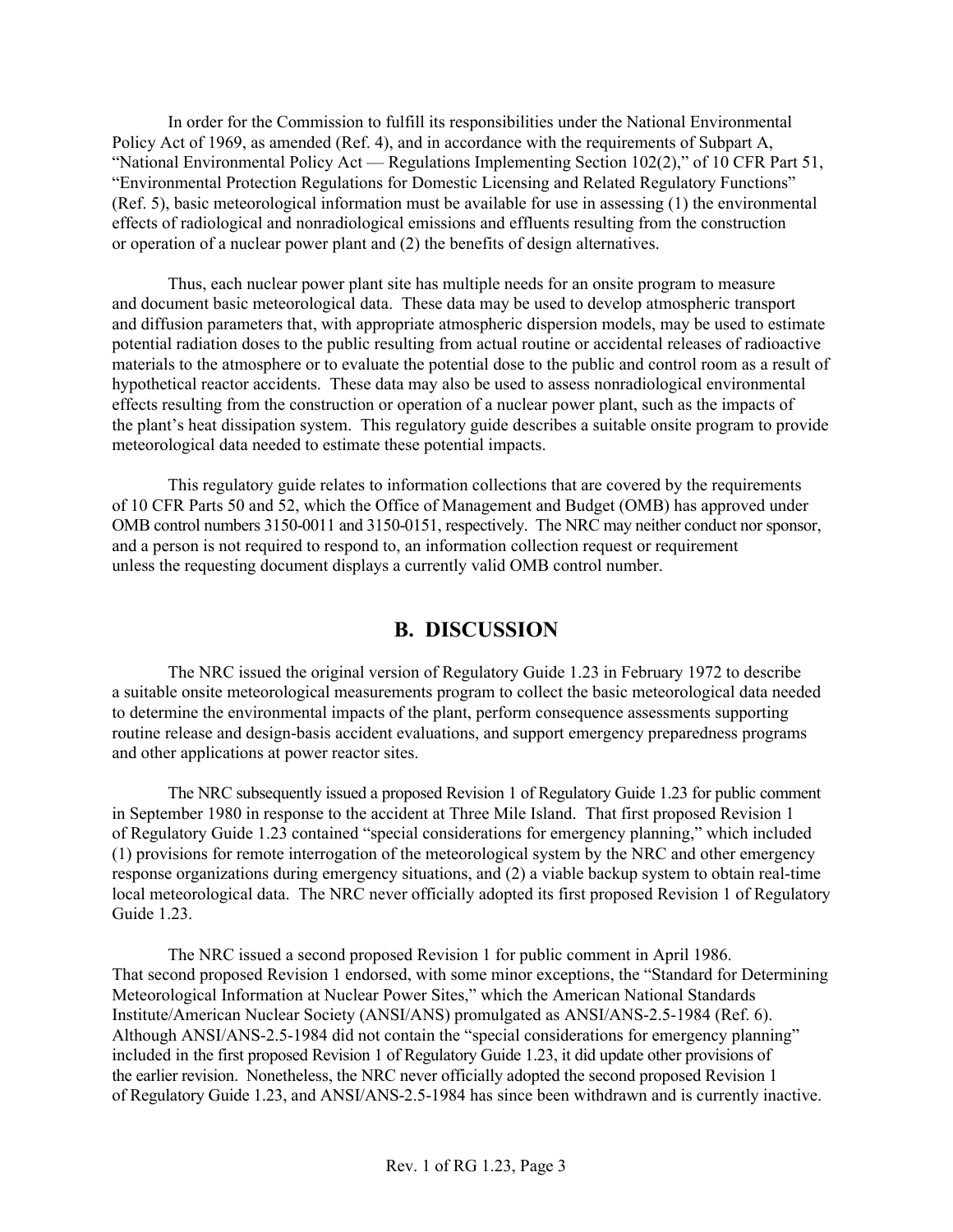The NRC solicited public comment on a third proposed Revision 1 of this guide by publishing Draft Regulatory Guide DG-1164 (Ref. 7) in October 2006.

This revised guide replaces the original (February 1972) version of Regulatory Guide 1.23. This revision clarifies regulatory requirements and updates regulatory guidance regarding the criteria for an onsite meteorological measurements program to collect the basic meteorological data needed to support plant licensing and operation. In so doing, this revision better reflects current regulatory requirements and best practices, using guidance provided in ANSI/ANS-3.11-2005, "Determining Meteorological Information at Nuclear Facilities" (Ref. 8), where appropriate, with explicit references to the NRC's regulatory requirements.<sup>2</sup>

An onsite meteorological measurements program at a nuclear power plant site should be capable of providing the meteorological information needed to make the following assessments:

- a conservative assessment by both the applicant and the regulatory staff of the potential dispersion of radioactive material from, and the radiological consequences of, design-basis accidents to aid in evaluating the acceptability of a site and the adequacy of engineered safety features for a nuclear power plant in accordance with 10 CFR Part 100 criteria <sup>3</sup>
- an assessment by both the applicant and the regulatory staff of the maximum potential annual radiation dose to the public resulting from the routine release of radioactive materials in gaseous effluents to assist in demonstrating that operations will be or are being conducted within the limits of 10 CFR Part 20 and Appendix I to 10 CFR Part 50, and to ensure that effluent control equipment design objectives and proposed operating procedures meet the Commission's requirements for keeping levels of radioactive material in effluents to unrestricted areas as low as practicable<sup>4</sup>

<sup>&</sup>lt;sup>2</sup> Whereas ANSI/ANS-2.5-1984 (Ref. 6) was primarily intended to support licensing applications of commercial nuclear power plants, ANSI/ANS-3.11-2005 (Ref. 8) has an expanded scope that includes nuclear installations at Federal sites, ranges, and reservations (e.g., U.S. Department of Energy and Department of Defense facilities). Because the nature and extent of the radiological and hazardous chemical materials present at Federal sites can differ significantly from similar materials present at commercial nuclear power plants, ANSI/ANS-3.11-2005 provides additional guidance beyond what the NRC considers to be basic meteorological monitoring program criteria applicable to commercial nuclear power plants.

<sup>&</sup>lt;sup>3</sup> Regulatory Guide 1.145, "Atmospheric Dispersion Models for Potential Accident Consequence Assessments at Nuclear Power Plants" (Ref. 9), provides specific guidance on atmospheric dispersion modeling for evaluating the potential offsite radiological consequences of design-basis reactor accidents.

<sup>&</sup>lt;sup>4</sup> Regulatory Guide 1.111, "Methods for Estimating Atmospheric Transport and Dispersion of Gaseous Effluents in Routine Releases from Light-Water-Cooled Reactors" (Ref. 10), provides specific guidance on atmospheric dispersion modeling for evaluating the potential offsite radiological consequences of routine releases from power reactors.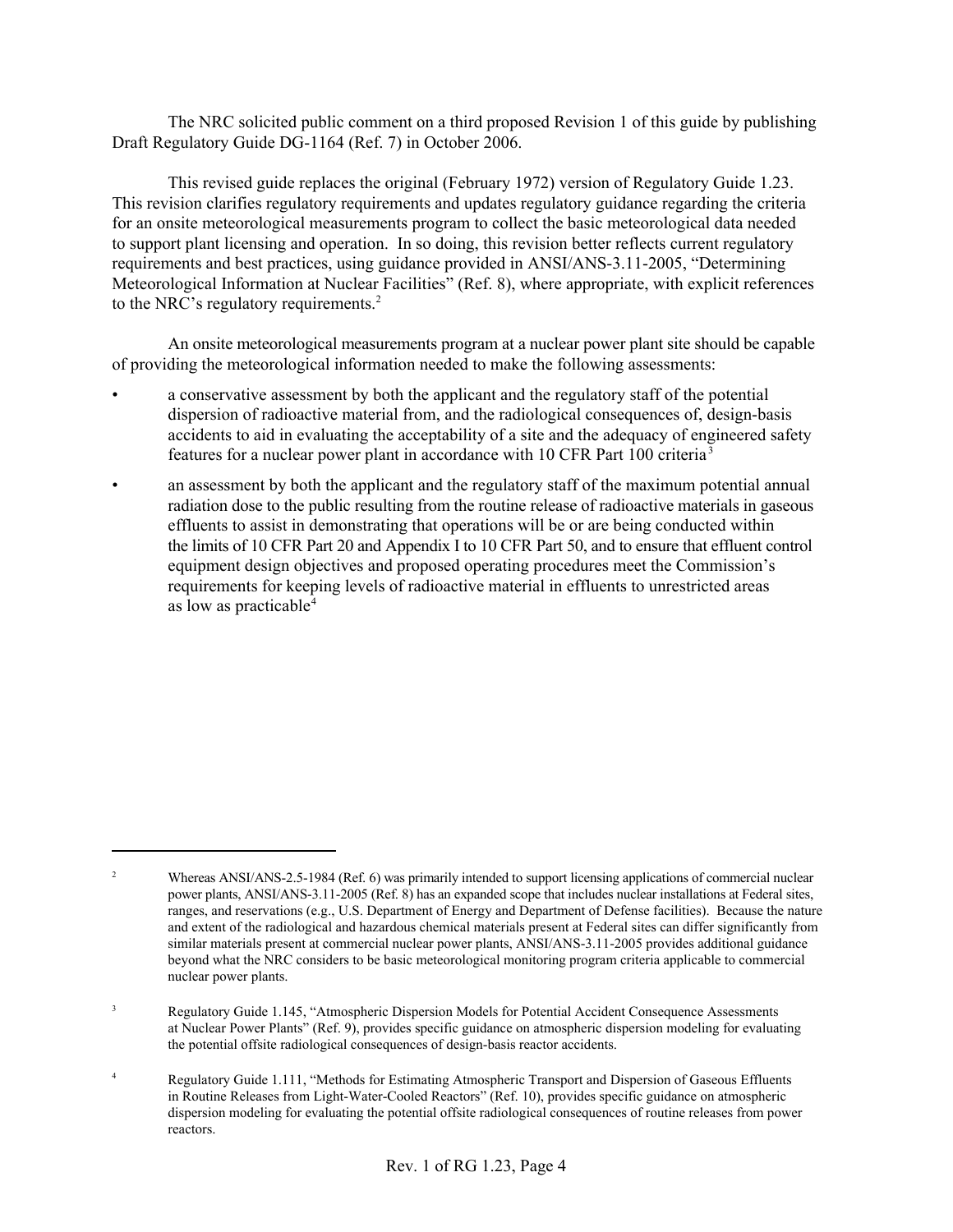- a conservative assessment by both the applicant and the regulatory staff of the habitability of the control room during postulated design-basis radiological accidents and hazardous chemical releases to demonstrate that the control room can remain occupied under accident conditions in accordance with GDC 195
- a near-real-time ongoing assessment by the licensee of atmospheric transport and diffusion immediately following an accidental release of airborne radioactive materials to provide input to the evaluation of the consequences of radioactive releases to the atmosphere and to aid in the implementation of emergency response decisions in accordance with the requirements in Appendix E to 10 CFR Part 50
- an assessment by the licensee of natural phenomena being experienced or projected beyond usual levels (e.g., high winds) for the purposes of emergency classification in accordance with 10 CFR 50.47(b)(4) and Section IV.B of Appendix E to 10 CFR Part 50
- a realistic assessment by both the applicant and the regulatory staff of the potential dispersion of radioactive materials from, and the radiological consequences of, a spectrum of accidents to aid in evaluating the environmental risk posed by a nuclear power plant in accordance with Subpart A to 10 CFR Part 51
- a realistic assessment by both the applicant and the regulatory staff of nonradiological environmental effects, such as fogging, icing, and salt drift from cooling towers or ponds, to aid in evaluating the environmental impact of a nuclear power plant in accordance with Subpart A to 10 CFR Part 51

While the specific types of meteorological information needed differ for each of the above assessments, a single set of instruments can generally be used to obtain the basic data needed for all of them. For this reason, when establishing a meteorological program for an initial site survey, careful consideration should be given to the operational needs for meteorological information. In particular, care should be taken to locate the instrumentation where the measurements will accurately represent the overall site meteorology and, if possible, where singular topographic features and vegetation or the construction of additional structures at a later date will not significantly influence wind patterns. For cases where a meteorological monitoring system is being "upgraded" due to age or when any change to the system is warranted, a review of appropriate new technologies should be undertaken to consider whether the meteorological monitoring system should utilize up-to-date technologies that may provide improved data sources.

The minimum amount of onsite meteorological data to be provided at the time of application (1) for a construction permit is a representative consecutive 12-month period; (2) for an operating license is a representative consecutive 24-month period, including the most recent 1-year period; and (3) for an early site permit or a combined license that does not reference an early site permit is a consecutive 24-month period of data that is defendable, representative and complete, but not older than 10 years from the date of the application. However, 3 or more years of data are preferable and, if available, should be submitted with the application.

<sup>5</sup> Regulatory Guide 1.194, "Atmospheric Relative Concentrations for Control Room Radiological Habitability Assessments at Nuclear Power Plants" (Ref. 11), provides specific guidance on atmospheric dispersion modeling for design-basis control room radiological habitability assessment. Regulatory Guide 1.78, "Evaluating the Habitability of a Nuclear Power Plant Control Room During a Postulated Hazardous Chemical Release" (Ref. 12), provides guidance on assessing the habitability of the control room during and after a postulated external release of hazardous chemicals.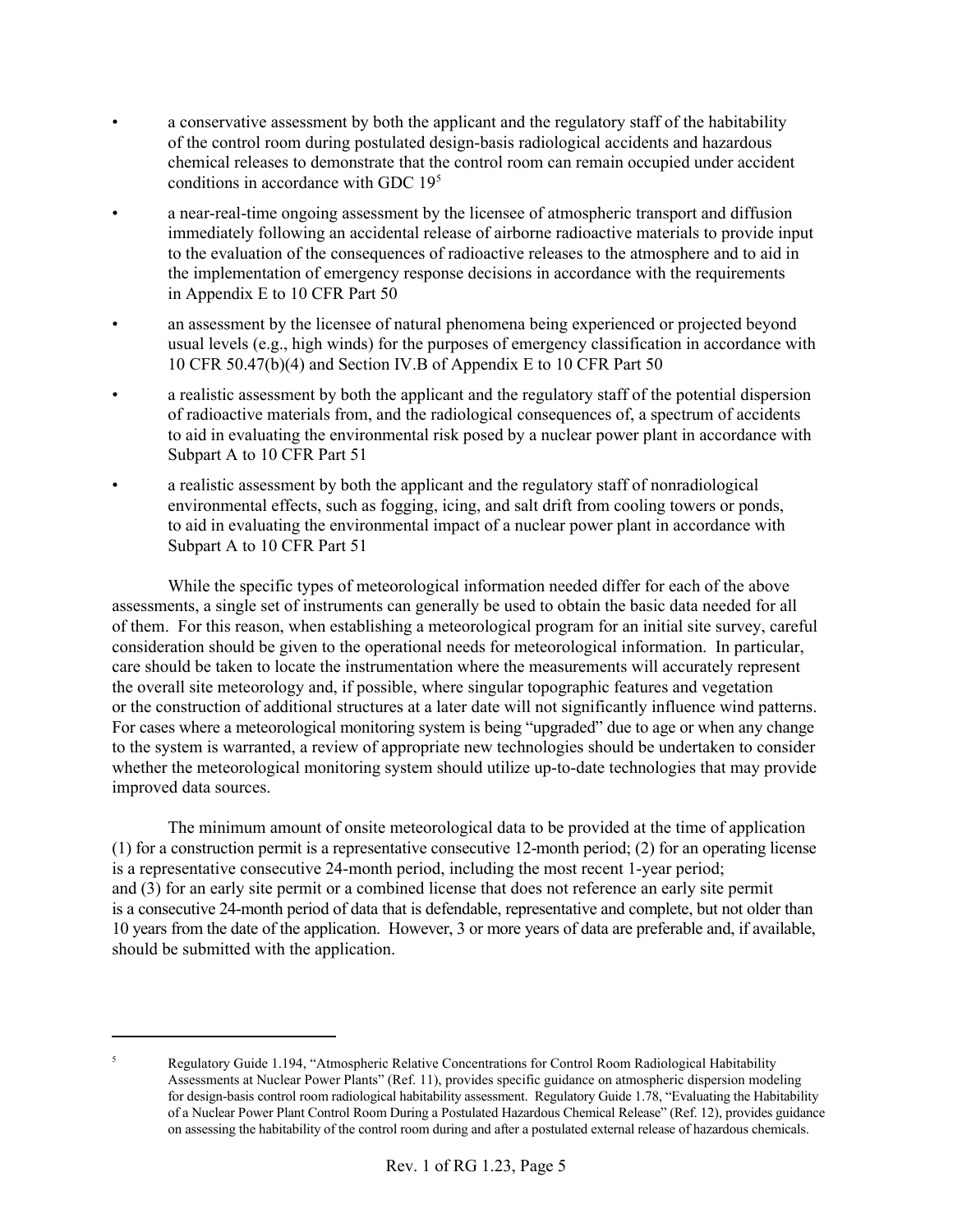# **C. REGULATORY POSITION**

This section describes a suitable onsite program to collect the basic meteorological data needed to determine the environmental impacts of the plant, perform consequence assessments supporting routine release and design-basis accident evaluations, and support emergency preparedness programs and other applications at power reactor sites.

#### **1. Definitions**

*Ambient Temperature:* A measure of the hotness or coldness of the ambient air, as measured by a suitable instrument.

*Calm:* Any wind speed below the starting threshold of the wind speed or direction sensor, whichever is greater.

*Channel Check:* The qualitative assessment, by observation, of channel behavior during operation. This determination should include, where possible, comparison of the channel indication and status to other indications or status derived from independent instrument channels measuring the same parameter.

*Dew Point Temperature:* The temperature to which a given parcel of air must be cooled at constant pressure and constant water-vapor content in order for saturation to occur.

*Gaussian Plume Model:* A basic atmospheric dispersion model that assumes that the plume spread has a Gaussian distribution in both the horizontal and vertical directions and, therefore, uses the standard deviations of plume concentration distribution in the horizontal ( $\sigma_y$ ) and vertical ( $\sigma_z$ ).

*Precipitation:* Any of the forms of water particles, whether liquid or solid, that fall from the atmosphere and reach the ground.

*Relative Humidity:* The ratio of the vapor pressure to the saturation vapor pressure with respect to water.

*Pasquill Stability Class:* A classification of atmospheric stability, or the amount of turbulent mixing in the atmosphere and its effect on effluent dispersion.

*Starting Threshold:* The minimum wind speed above which the measuring instrument is performing within its minimum specification.

*System Accuracy:* The amount by which a measured variable deviates from a value accepted as true or standard. System accuracy encompasses all the components of the system, from sensors through processors, data recorders, and displays.

*System Calibration:* The process of validating the output of an observing system against known reference observations or standards.

*Vertical Temperature Difference*  $(\Delta T)$ : The measured difference in ambient temperature between two elevations on the same tower. It is defined as the upper level temperature measurement minus the lower level temperature measurement.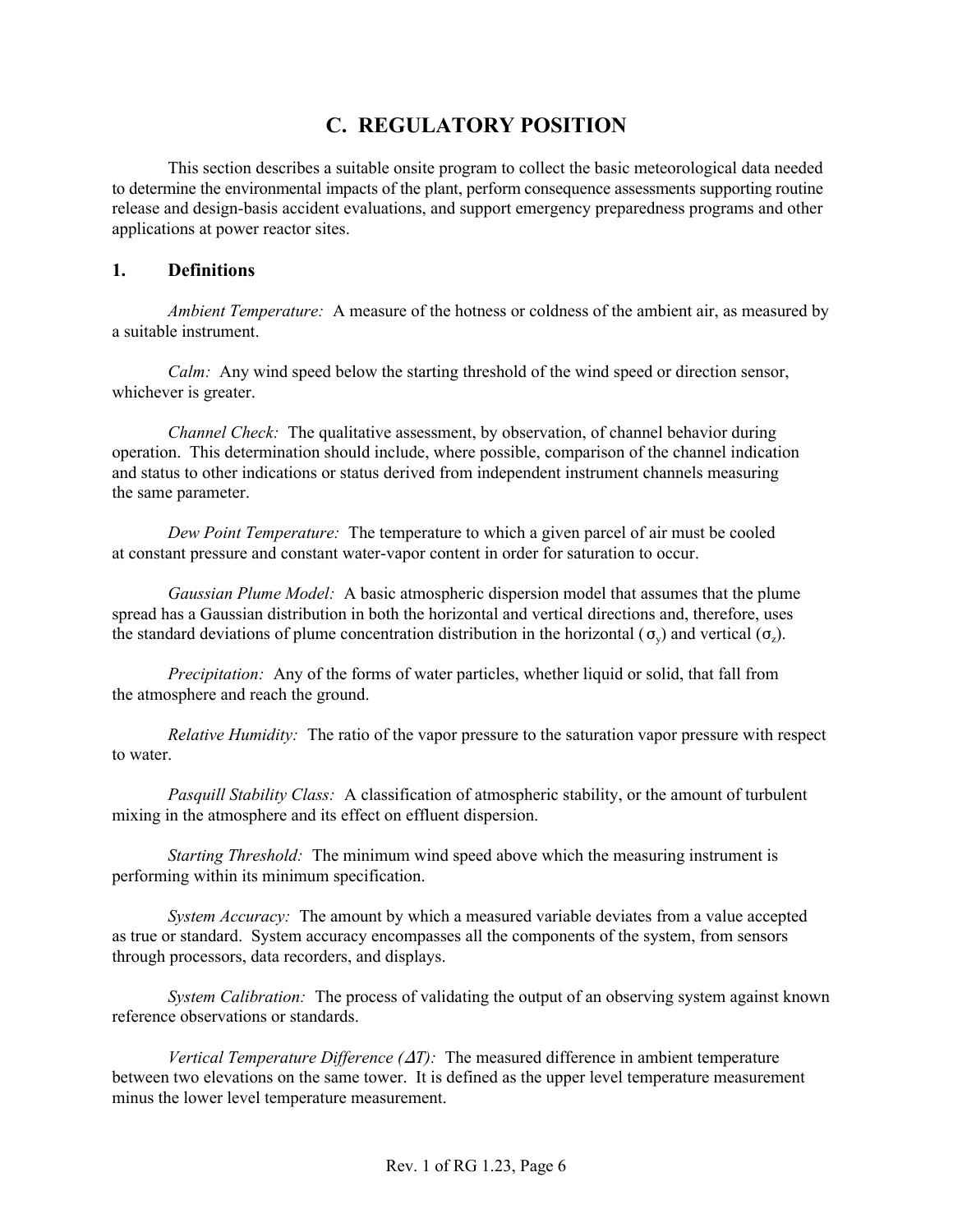*Water Equivalent:* The amount of water, in inches, measured at ground level from rain and/or melted frozen precipitation (e.g., snow, freezing precipitation).

*Wet-Bulb Temperature:* The temperature an air parcel would have if cooled adiabatically to saturation at constant pressure by evaporation of water into it, all latent heat being supplied by the parcel.

*Wind Direction:* The direction from which the wind is blowing. Wind direction is reported in degrees azimuth, measured clockwise from true north and ranging from  $0^{\circ}$  to 360° (e.g., north is  $0^{\circ}$ ) or  $360^\circ$ , east is  $90^\circ$ , etc.).

*Wind Speed:* The rate at which air is moving horizontally past a given point.

### **2. Meteorological Parameters**

This section discusses the criteria for a basic meteorological monitoring system.

#### **2.1 Wind Speed and Direction**

Wind speed and direction should be measured on one open-lattice tower or mast measured at heights of approximately 10 meters (33 feet) and 60 meters (197 feet) above ground level. A measurement height other than 60 meters (197 feet) may be appropriate for those plants where the most probable atmospheric release height is other than 60 meters (197 feet). A third measurement height should be implemented at a representative level for stack releases that are 85 meters (279 feet) or higher.

### **2.2 Vertical Temperature Difference**

Vertical temperature difference  $(\Delta T)$  should be measured on the same open-lattice tower or mast as wind speed and wind direction between the 10-meter (33-foot) level and 60-meter (197-foot) levels and, if necessary, between the 10-meter (33-foot) level and a higher level that is representative of diffusion conditions from release points that are 85 meters (279 feet) or higher. Table 1 provides a definition of Pasquill stability classes as a function of  $\Delta T$ .

Vertical temperature difference is the preferred method for determining Pasquill stability classes at nuclear power plants for licensing purposes because it is an effective indicator for the worst-case stability conditions (e.g., Pasquill stability classes E, F, and G). Also, certain Gaussian plume models endorsed by the NRC (such as the models referenced in Regulatory Guides 1.145 and 1.194, Refs. 9 and 11) are based on empirically derived plume meander factors from field tracer studies that used  $\Delta T$  to classify atmospheric stability. Alternative methods may be used to classify atmospheric stability for licensing purposes if appropriate justification is provided. However, the use of alternative methods to classify atmospheric stability may require modifications of the models described in Regulatory Guides 1.145 and 1.194.

Alternative methods may be appropriate for classifying atmospheric stability for emergency response purposes if these methods can be shown to be compatible with the plant's emergency response dose assessment methodology.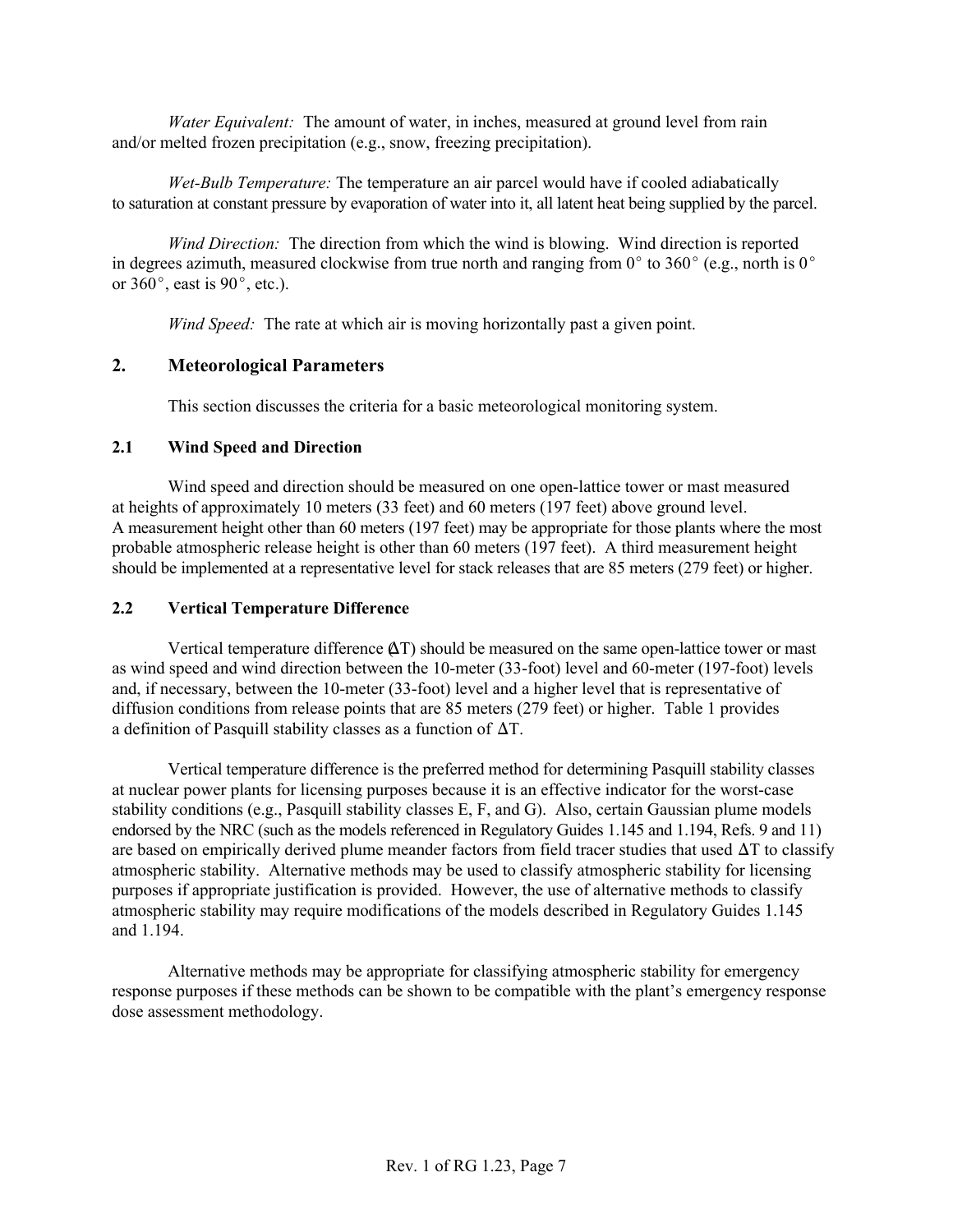| <b>Stability</b><br><b>Classification</b> | <b>Pasquill</b><br><b>Stability Category</b> | <b>Ambient Temperature Change</b><br>With Height (°C/100m) |
|-------------------------------------------|----------------------------------------------|------------------------------------------------------------|
| Extremely unstable                        | A                                            | $\Delta T < -1.9$                                          |
| Moderately unstable                       | B                                            | $-1.9 < \Delta T < -1.7$                                   |
| Slightly unstable                         | $\mathcal{C}$                                | $-1.7 < \Delta T < -1.5$                                   |
| Neutral                                   | D                                            | $-1.5 < \Delta T < -0.5$                                   |
| Slightly stable                           | Ε                                            | $-0.5 < \Delta T < 1.5$                                    |
| Moderately stable                         | F                                            | $1.5 < \Delta T < 4.0$                                     |
| <b>Extremely stable</b>                   | G                                            | $\Delta T > 4.0$                                           |

**Table 1. Classification of Atmospheric Stability**

#### **2.3 Ambient Temperature**

Ambient temperature should be monitored at approximately 10 meters (33 feet).

#### **2.4 Precipitation**

Precipitation should be measured near ground level near the base of the mast or tower.

While routine release or design-basis accident assessments of offsite dose consequences do not typically consider precipitation, the presence or absence of precipitation and its amount are important for severe accident assessments that are included in the applicant's environmental report and the staff's environmental impact assessment pursuant to Subpart A of 10 CFR Part 51. Severe accident dose consequence computer codes, such as Version 2 of the MELCOR Accident Consequence Code System (MACCS2) (Ref. 13), account for the efficient removal of particulate radionuclides from the plume by wet deposition. Precipitation information can also be useful as an input to developing emergency response protective action recommendations by indicating the potential for increased ground contamination as a result of wet deposition.

### **2.5 Atmospheric Moisture**

At sites utilizing cooling towers, cooling lakes and ponds, or spray ponds as the plant's normal heat sink, the pre-operational monitoring program should include ambient temperature and atmospheric moisture measurements (e.g., dew point temperature, wet-bulb temperature, or relative humidity) at height(s) representative of water-vapor release. In the case of natural draft cooling towers, ambient temperature and atmospheric moisture measurements may be made at the highest measurement level on the meteorological tower.

These data are required to assess the physical and aesthetic impacts of vapor plumes from such heat dissipation facilities, including the length and frequency of elevated plumes, increases in groundlevel humidity, frequency and extent of ground-level fogging and icing, drift deposition, cloud formation, cloud shadowing, and additional precipitation in the site vicinity as discussed in Section 5.1.4 of Regulatory Guide 4.2, "Preparation of Environmental Reports for Nuclear Power Stations"(Ref. 14), and Section 5.3.3.1 of NUREG-1555, "Environmental Standard Review Plan"(Ref. 15). These measurements need not be continued during the operational monitoring program, unless specified by the plant's Environmental Protection Program pursuant to 10 CFR 50.36b or 10 CFR 51.50.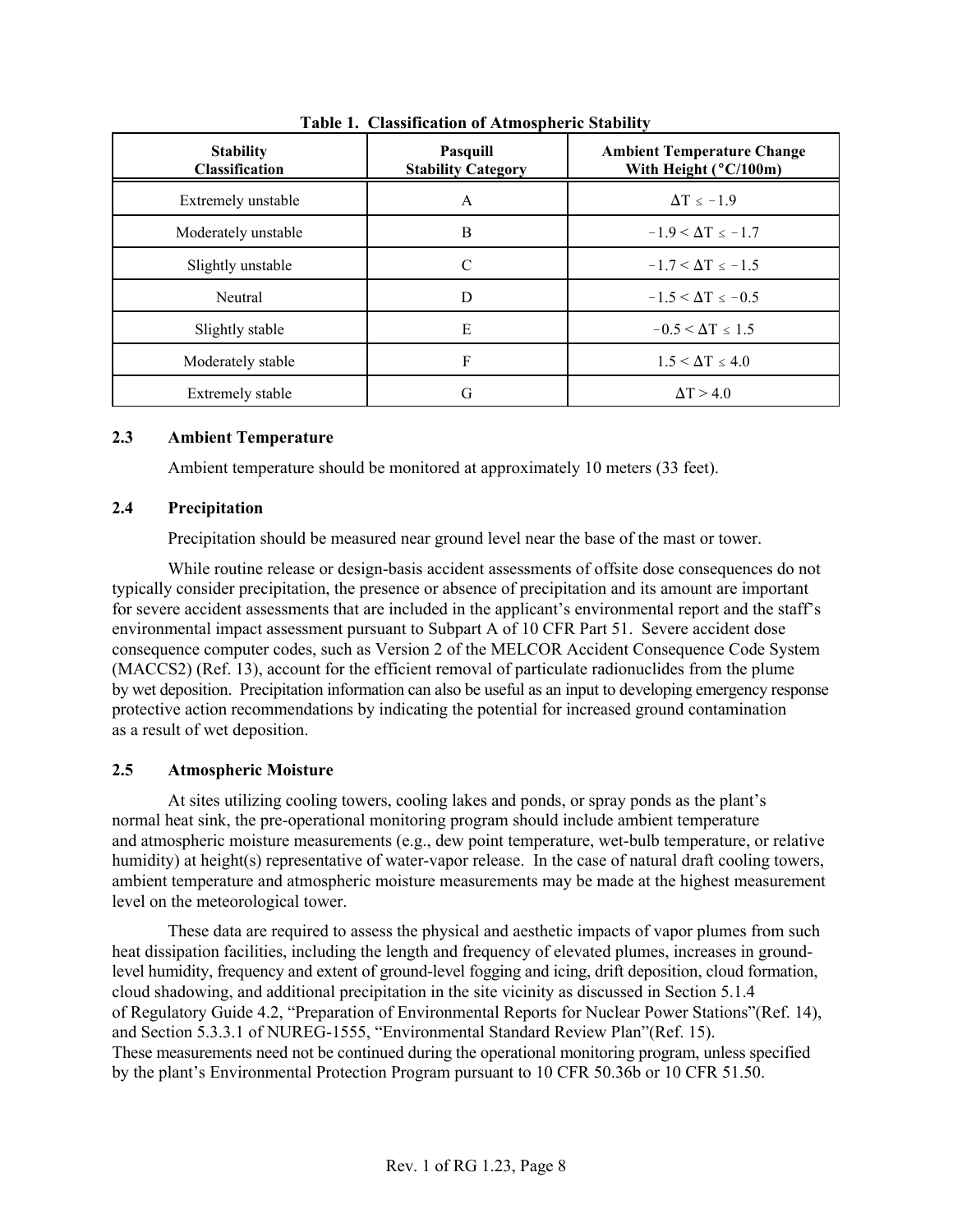# **3. Siting of Meteorological Instruments**

To the extent practical, meteorological measurements should be made in locations that can provide data representative of the atmospheric conditions into which material will be released and transported. The tower or mast should be sited at approximately the same elevation as finished plant grade. Factors to be considered in selecting the appropriate measurement locations and installation of the instruments include the prevailing wind direction, topography, and location of manmade and vegetation obstructions.

Whenever possible, wind measurements should be made at locations and heights that avoid airflow modifications by obstructions such as large structures, trees, and nearby terrain. The sensors should be located over level, open terrain at a distance of at least 10 times the height of any nearby obstruction if the height of the obstruction exceeds one-half the height of the wind measurement.<sup>6</sup> Wind sensors should be located on top of the measurement tower or mast or extended outward on a boom to reduce airflow modification and turbulence induced by the supporting structure itself.

Because the tower structure can affect downwind measurements, wind sensors on the side of a tower should be mounted at a distance equal to at least twice the longest horizontal dimension of the tower (e.g., the side of a triangular tower). The sensors should be on the upwind side of the mounting object in areas with a dominant prevailing wind direction. In areas with two distinct prevailing wind directions (e.g., mountain valleys), the sensors should be mounted in a direction perpendicular to the primary two directions.

Ambient temperature and atmospheric moisture measurements should be made to avoid air modification by heat and moisture sources (e.g., ventilation sources, cooling towers, water bodies, large parking lots). For this reason, the tower or mast should not be located on or near permanent manmade surfaces, such as concrete or asphalt, or temporary land disturbances, such as coal piles, plowed fields, or storage areas. Temperature sensors should be mounted in fan-aspirated radiation shields to minimize the adverse influences of thermal radiation and precipitation. The aspirated temperature shields should either be pointed downward or laterally towards the north and the shield inlet should be at least  $1\frac{1}{2}$  times the tower horizontal width away from the nearest point on the tower.

Precipitation gauges should be equipped with wind shields to minimize the wind-caused loss of precipitation. Where appropriate, precipitation gauges should also be equipped with heaters or an antifreeze (i.e., ethylene glycol) to melt frozen precipitation. If heaters are used, they should be operated to minimize underestimation attributable to evaporation caused by the heater device.

# **4. Instrument Accuracy and Range**

The time-average accuracies for digital systems should meet the criteria listed in Table 2. These accuracies are stated in terms of overall system accuracies and should include, where applicable, the errors introduced by sensors, cables, signal conditioners, temperature environments for signal conditioning and recording equipment, recorders, processors, data displays, and the data reduction process.

The ambient temperature and atmospheric moisture instrumentation should be capable of operating over the range of expected climatic extremes based on regional climatology.

<sup>6</sup> For example, trees 15 meters (49 feet) in height should be no closer than 150 meters (492 feet) from the tower or mast.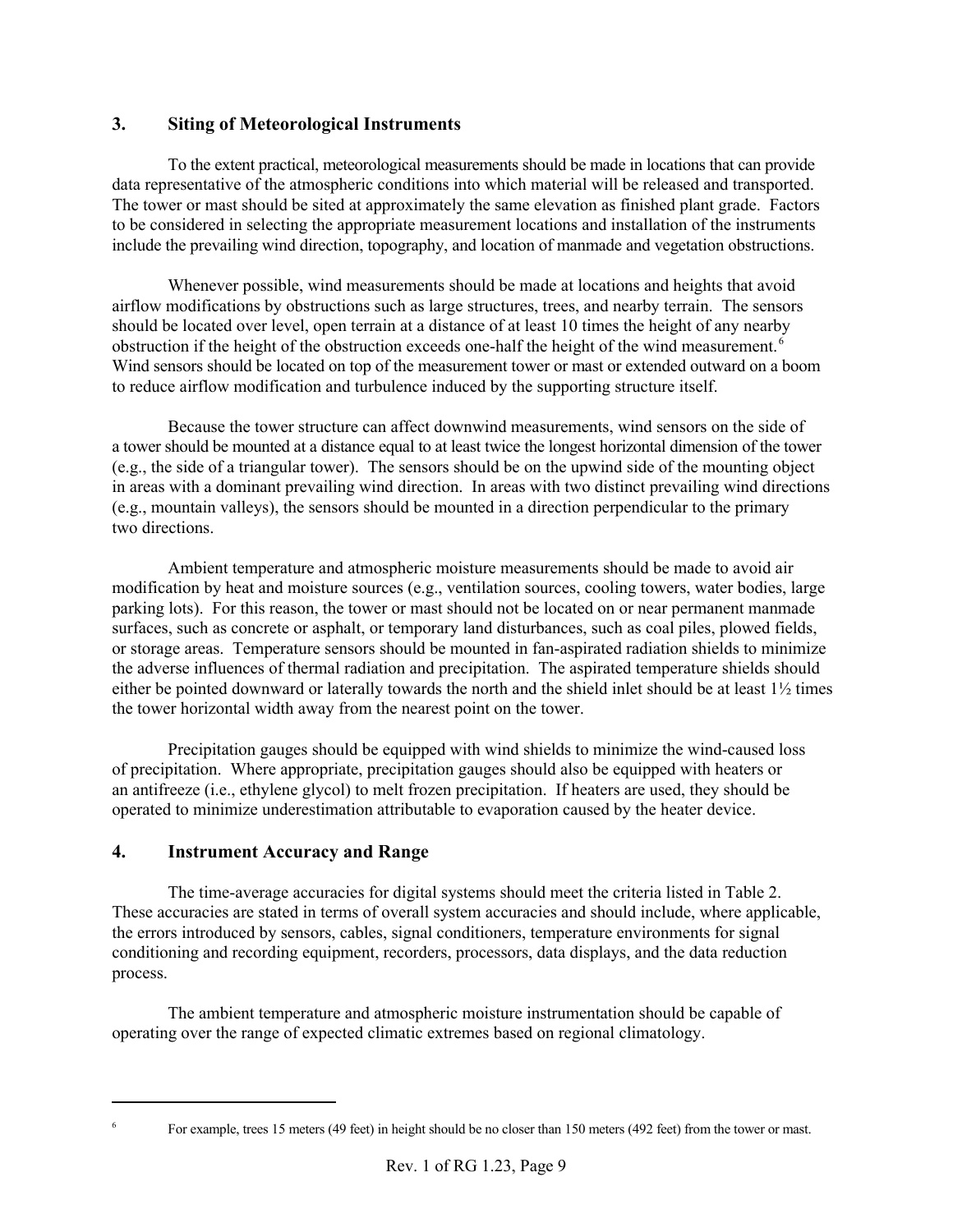If the accuracies of the signal conditioning equipment and/or data acquisition system are sensitive to changes in temperature, they should be housed in a climate-controlled environment.

| <b>Measurement</b>                               | <b>System Accuracy</b>                                                                                                 | <b>Measurement</b><br><b>Resolution</b> |
|--------------------------------------------------|------------------------------------------------------------------------------------------------------------------------|-----------------------------------------|
| <b>Wind Speed</b>                                | $\pm 0.2$ m/s ( $\pm 0.45$ mph) or 5% of observed wind speed<br>starting threshold $< 0.45$ m/s (1 mph)                | $0.1$ m/s or $0.1$ mph                  |
| <b>Wind Direction</b>                            | $\pm$ 5 degree<br>starting threshold $< 0.45$ m/s (1 mph)                                                              | $1.0$ degree                            |
| <b>Ambient Temperature</b>                       | $\pm 0.5$ °C ( $\pm 0.9$ °F)                                                                                           | 0.1 $^{\circ}$ C or 0.1 $^{\circ}$ F    |
| <b>Vertical Temperature</b><br><b>Difference</b> | $\pm 0.1$ °C ( $\pm 0.18$ °F)                                                                                          | 0.01 °C or 0.01 °F                      |
| <b>Dew Point Temperature</b>                     | $\pm 1.5$ °C ( $\pm 2.7$ °F)                                                                                           | 0.1 $^{\circ}$ C or 0.1 $^{\circ}$ F    |
| <b>Wet-Bulb Temperature</b>                      | $\pm 0.5$ °C ( $\pm 0.9$ °F)                                                                                           | 0.1 $^{\circ}$ C or 0.1 $^{\circ}$ F    |
| <b>Relative Humidity</b>                         | $\pm 4\%$                                                                                                              | $0.1\%$                                 |
| Precipitation<br>(water equivalent)              | $\pm 10\%$ for a volume equivalent to 2.54 mm (0.1 in.)<br>of precipitation at a rate $\leq 50$ mm/h ( $\leq 2$ in./h) | $0.25$ mm or $0.01$ in.                 |
| Time                                             | $\pm 5$ min                                                                                                            | 1 min                                   |

**Table 2. Meteorological System Accuracies and Resolutions**

# **5. Instrument Maintenance and Servicing Schedules**

Meteorological instruments should be inspected and serviced at a frequency that will ensure data recovery of at least 90 percent on an annual basis.<sup>7</sup> The 90-percent rate applies to the composite of all variables (e.g., the joint frequency distribution of wind speed, wind direction, stability class) needed to model atmospheric dispersion for each potential release pathway. In addition, the 90-percent rate applies individually to the other meteorological parameters.

Channel checks should be performed daily for operational monitoring programs, and channel calibrations should be performed semiannually for both pre-operational and operational monitoring programs, unless the operating history of the equipment indicates that either more- or less-frequent calibration is necessary. System calibrations should encompass entire data channels, including all recorders and displays (e.g., those local at the meteorological tower and in the emergency response facilities, as well as those used to compile the historical data set). System calibrations may be performed by a series of sequential, overlapping, or total channel steps, such that each channel from sensors to recorders and displays is calibrated. For guyed towers, guyed wires should be inspected annually, and anchors should be inspected once every 3 years in accordance with industry standards.

<sup>7</sup> The use of redundant sensors and/or recorders is an acceptable approach to achieve the 90-percent data recovery goal.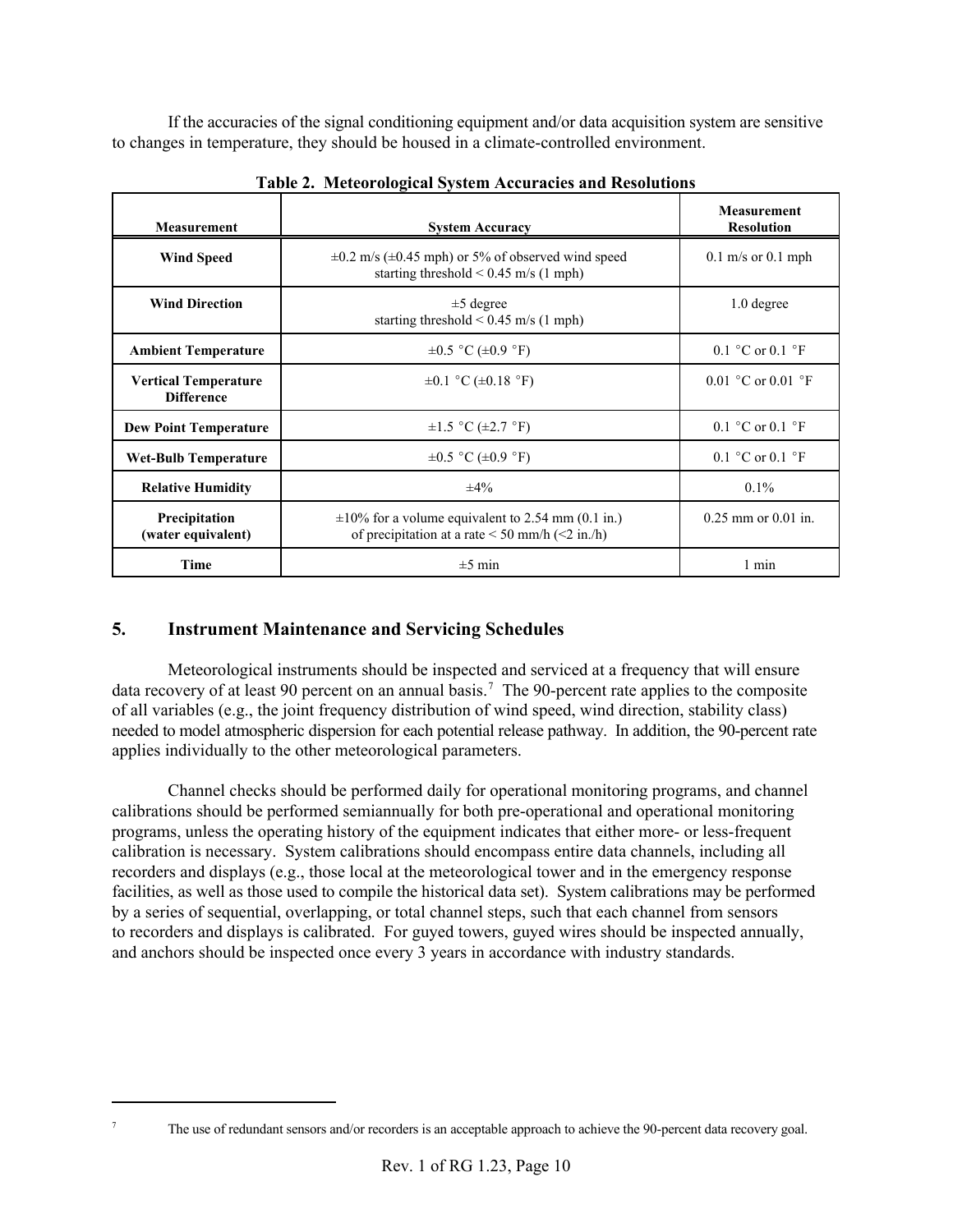## **6. Data Reduction and Compilation**

Meteorological monitoring systems should use electronic digital data acquisition systems as the primary data recording system. Data may be recorded and displayed in either English units (e.g., miles per hour, degrees Fahrenheit, inches) or metric units (e.g., meters per second, degrees Celsius, millimeters) and should meet the resolution criteria listed in Table 2.

A backup recording system (either analog or digital) may be used to provide a high assurance of valid data. Where analog data recording systems are used, wind speed and wind direction should be recorded on continuous trace strip charts. Other variables may be recorded on multipoint charts with a sampling rate of at least once per minute.

The digital sampling of data should be at least once every 5 seconds. The digital data should be (1) compiled as 15-minute average values for real-time display in the appropriate emergency response facilities (e.g., control room, technical support center, and emergency operations facility), and (2) compiled and archived as hourly values for use in historical climatic and dispersion analyses. The hourly values may be generated by (1) averaging all the samples taken during the hour, (2) using one 15-minute value per hour (if the same 15-minute period is used each hour), or (3) averaging all of the 15-minute values recorded during the hour.<sup>8</sup> For precipitation, the hourly value should represent the total amount of precipitation (water equivalent) measured during the hour. Appendix A shows the format for the electronic copy of the hourly database that should be submitted as a supplement to the application.

The basic data should also be compiled into annual joint frequency distributions of wind speed and wind direction by atmospheric stability class. Table 3 gives an example of a suitable format for data compilation and reporting purposes. Similar tables of joint frequency distribution should be prepared for each of the other atmospheric stability classes.

# **7. Special Considerations for Complex Terrain Sites**

The plant's pre-operational meteorological monitoring program should provide an adequate basis for atmospheric transport and diffusion estimates for the exclusion area distance, the outer boundary of the low-population zone, and the hypothetical maximally exposed member of the public [e.g., the site boundary and the nearest resident, vegetable garden, and milk and meat animals within 8 kilometers (5 miles) in each downwind sector].

At some sites, because of complex flow patterns in nonuniform terrain, additional wind and temperature instrumentation and more comprehensive programs may be necessary. For example, the representation of circulation for a hill-valley complex or a site near a large body of water may need additional measuring points to determine airflow patterns and spatial variations of atmospheric stability. Occasionally, the unique diffusion characteristics of a particular site may also warrant the use of special meteorological instrumentation and/or studies.

The plant's operational meteorological monitoring program should provide an adequate basis for atmospheric transport and diffusion estimates within the plume exposure emergency planning zone [i.e., within approximately 16 kilometers  $(10 \text{ miles})$ ].<sup>9</sup>

Note that wind direction is a circular function with values between 0 and 360 degrees. The wind direction discontinuity at the beginning/end of the scale requires special processing to compute a valid average value.

<sup>9</sup> For example, if the comparison of the primary and supplemental meteorological systems indicates convergence in a lake breeze setting, then a "keyhole" protective action recommendation (e.g., evacuating a 2-mile radius and 5 miles downwind) may not be appropriate.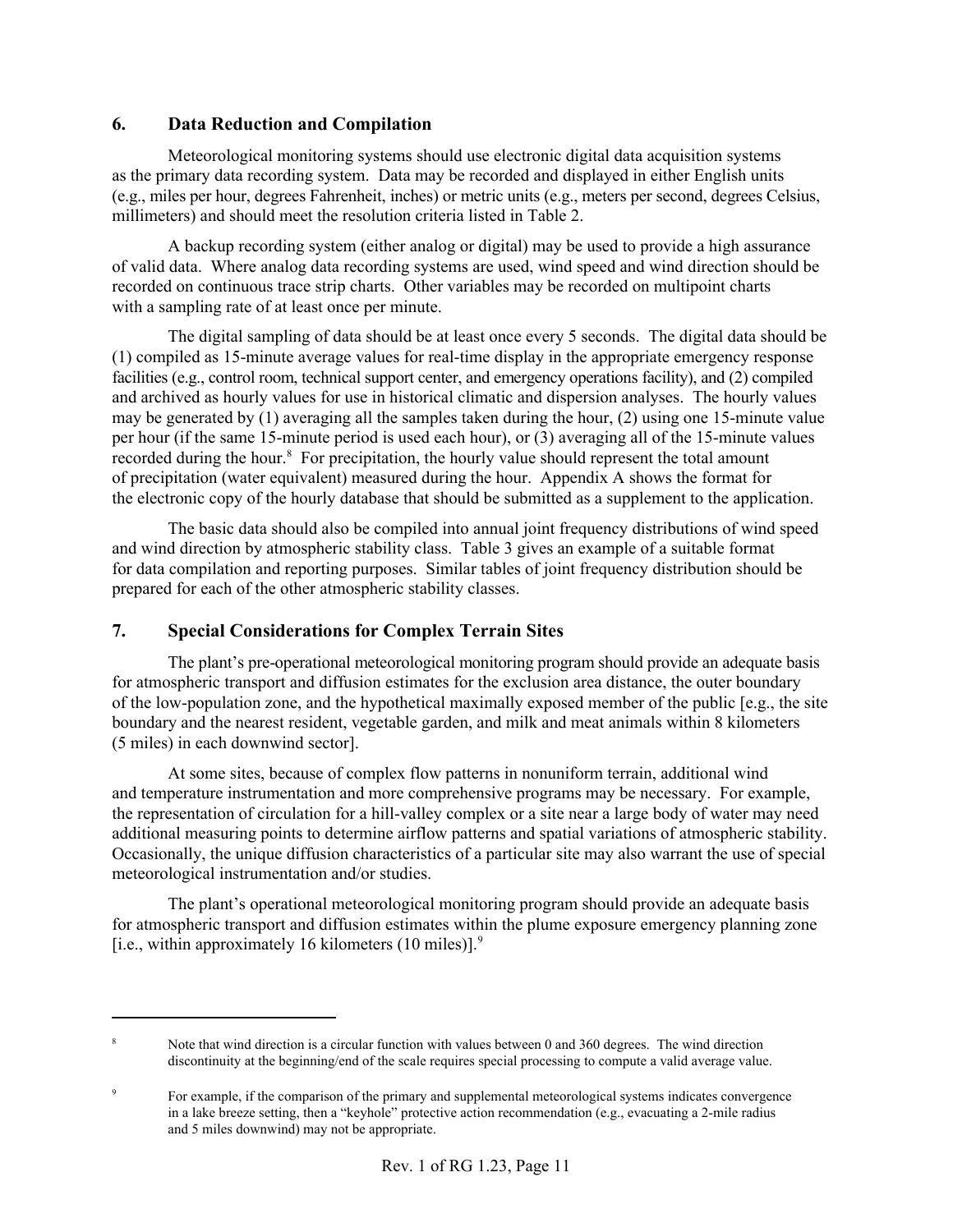#### **8. Special Considerations to Support Emergency Preparedness**

In order to identify rapidly changing meteorological conditions for use in performing emergency response dose consequence assessments, 15-minute average values should be compiled for real-time display in the appropriate emergency response facilities (e.g., control room, technical support center, and emergency operations facility). All the meteorological channels required for manual input to the dose assessment models should be available and presented in a format compatible for input to the models (e.g., wind speed is displayed in the proper units; atmospheric stability is displayed as a  $\Delta T$  value versus a Pasquill stability class, etc.). Regulatory Guide 1.97, "Criteria for Accident Monitoring Instrumentation for Nuclear Power Plants" (Ref. 16), provides additional criteria for the display of meteorological data in control rooms.

If the basis for any of the emergency action levels includes the monitoring of onsite meteorological conditions (e.g., the occurrence of measured hurricane-force winds onsite as a basis for declaring an Unusual Event), the tower and its instrumentation should be capable of surviving, monitoring, and displaying the meteorological condition.

If the plant computer system collects wind speed, wind direction, and atmospheric stability data, these data should be submitted as inputs to the NRC's ERDS as provided for in Section VI of Appendix E to 10 CFR Part 50.

The applicant should have provisions in place to obtain representative meteorological data [e.g., wind speed and direction representative of the 10-meter (33-foot) level and an estimate of atmospheric stability that is not necessarily based on  $\Delta T$ ] from alternative sources during an emergency if the site meteorological monitoring system is unavailable.

#### **9. Documentation**

The safety analysis report should document the onsite meteorological measurements program, in accordance with 10 CFR  $50.34(a)(1)$  and  $50.34(b)(1)$ .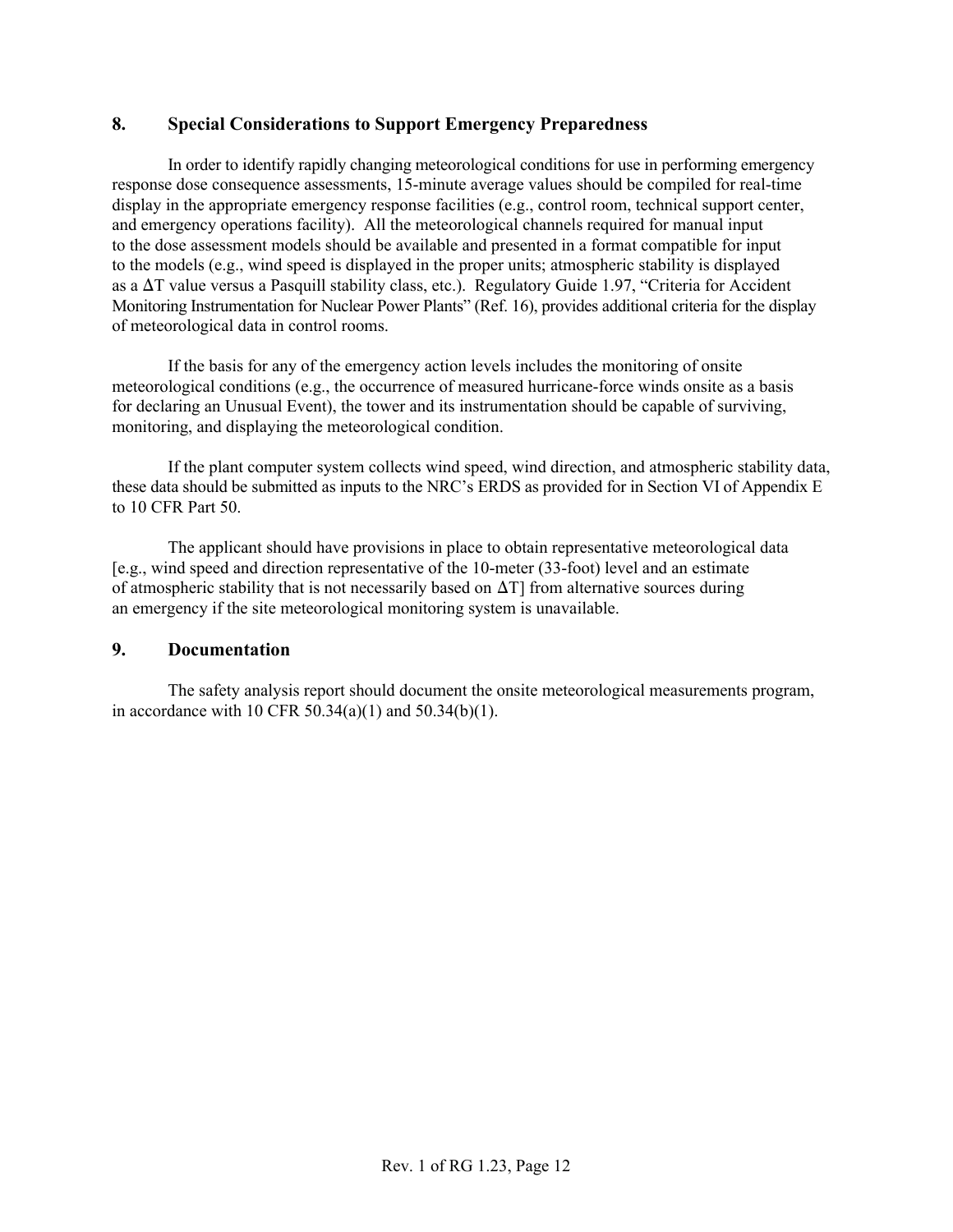### **Table 3. Example Joint Frequency Distribution of Wind Direction, Wind Speed, and Stability Class**

Site/Plant Name:

Extremely Stable ( $\Delta T$  exceeds 4.0 °C/100 m) Pasquill Stability Class G

Period of Record:

|                           | Wind Speed (m/s) at __ Meter Level; ΔT between __ Meters and __ Meters |                    |                  |               |                    |                    |                    |                    |                    |                     |         |       |
|---------------------------|------------------------------------------------------------------------|--------------------|------------------|---------------|--------------------|--------------------|--------------------|--------------------|--------------------|---------------------|---------|-------|
| Wind<br>Direction         | < 0.5                                                                  | $0.5 -$<br>$1.0\,$ | $1.1 -$<br>$1.5$ | $1.6-$<br>2.0 | $2.1 -$<br>$3.0\,$ | $3.1 -$<br>$4.0\,$ | $4.1 -$<br>$5.0\,$ | $5.1 -$<br>$6.0\,$ | $6.1 -$<br>$8.0\,$ | $8.1 -$<br>$10.0\,$ | $>10.0$ | TOTAL |
| ${\bf N}$                 |                                                                        |                    |                  |               |                    |                    |                    |                    |                    |                     |         |       |
| $\ensuremath{\text{NNE}}$ |                                                                        |                    |                  |               |                    |                    |                    |                    |                    |                     |         |       |
| $\rm NE$                  |                                                                        |                    |                  |               |                    |                    |                    |                    |                    |                     |         |       |
| <b>ENE</b>                |                                                                        |                    |                  |               |                    |                    |                    |                    |                    |                     |         |       |
| ${\bf E}$                 |                                                                        |                    |                  |               |                    |                    |                    |                    |                    |                     |         |       |
| ${\rm ESE}$               |                                                                        |                    |                  |               |                    |                    |                    |                    |                    |                     |         |       |
| $\rm SE$                  |                                                                        |                    |                  |               |                    |                    |                    |                    |                    |                     |         |       |
| <b>SSE</b>                |                                                                        |                    |                  |               |                    |                    |                    |                    |                    |                     |         |       |
| $\mathbf S$               |                                                                        |                    |                  |               |                    |                    |                    |                    |                    |                     |         |       |
| $\operatorname{SSW}$      |                                                                        |                    |                  |               |                    |                    |                    |                    |                    |                     |         |       |
| $\mathrm{SW}$             |                                                                        |                    |                  |               |                    |                    |                    |                    |                    |                     |         |       |
| <b>WSW</b>                |                                                                        |                    |                  |               |                    |                    |                    |                    |                    |                     |         |       |
| $\mathbf W$               |                                                                        |                    |                  |               |                    |                    |                    |                    |                    |                     |         |       |
| <b>WNW</b>                |                                                                        |                    |                  |               |                    |                    |                    |                    |                    |                     |         |       |
| $\mathbf{N}\mathbf{W}$    |                                                                        |                    |                  |               |                    |                    |                    |                    |                    |                     |         |       |
| $\textit{NNW}$            |                                                                        |                    |                  |               |                    |                    |                    |                    |                    |                     |         |       |
| <b>VARIABLE</b>           |                                                                        |                    |                  |               |                    |                    |                    |                    |                    |                     |         |       |
| Total                     |                                                                        |                    |                  |               |                    |                    |                    |                    |                    |                     |         |       |
| Number of Calms:          |                                                                        |                    |                  |               |                    |                    |                    |                    |                    |                     |         |       |
| Number of Missing Hours:  |                                                                        |                    |                  |               |                    |                    |                    |                    |                    |                     |         |       |

Values in this table can be in counts or percent of total valid hours.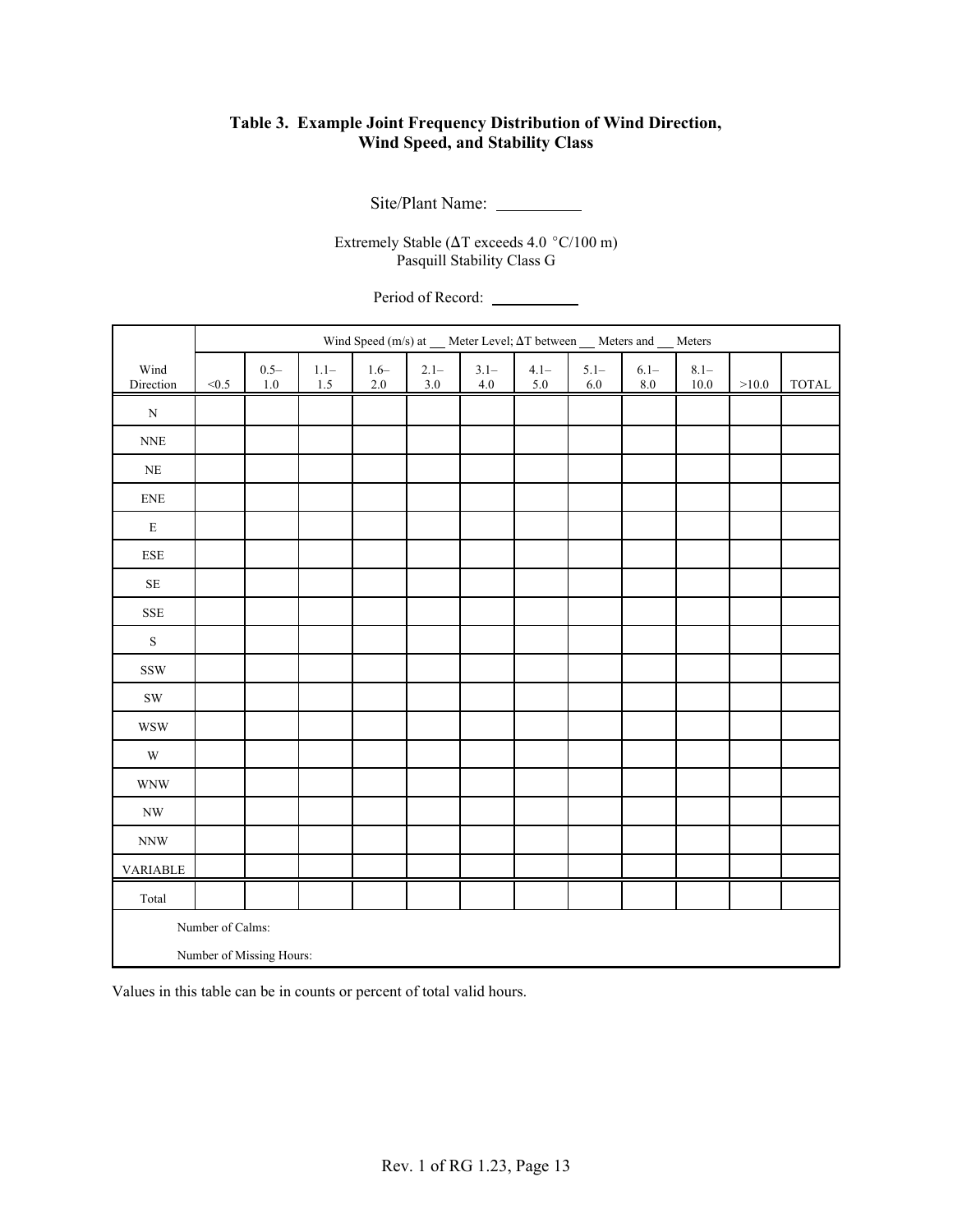# **D. IMPLEMENTATION**

The purpose of this section is to provide information to licensees regarding the NRC staff's plans for using this regulatory guide. No backfitting is intended or approved in connection with the issuance of this guide.

Except in those cases in which a licensee proposes or has previously established an acceptable alternative method for complying with specified portions of the NRC's regulations, the NRC staff will use the methods described in this guide to evaluate the applicant's or licensee's onsite meteorological measurements program, as presented in (1) submittals in connection with applications for construction permits, standard plant design certifications, operating licenses, early site permits, and combined licenses; and (2) submittals from operating reactor licensees who voluntarily propose to initiate system modifications that have a clear nexus with the subject for which guidance is provided herein.

# **REGULATORY ANALYSIS / BACKFIT ANALYSIS**

The regulatory analysis and backfit analysis for this regulatory guide are available in Draft Regulatory Guide DG-1164, "Meteorological Monitoring Programs for Nuclear Power Plants" (Ref. 7). The NRC issued DG-1164 in October 2006 to solicit public comment on the draft of this Revision 1 of Regulatory Guide 1.23.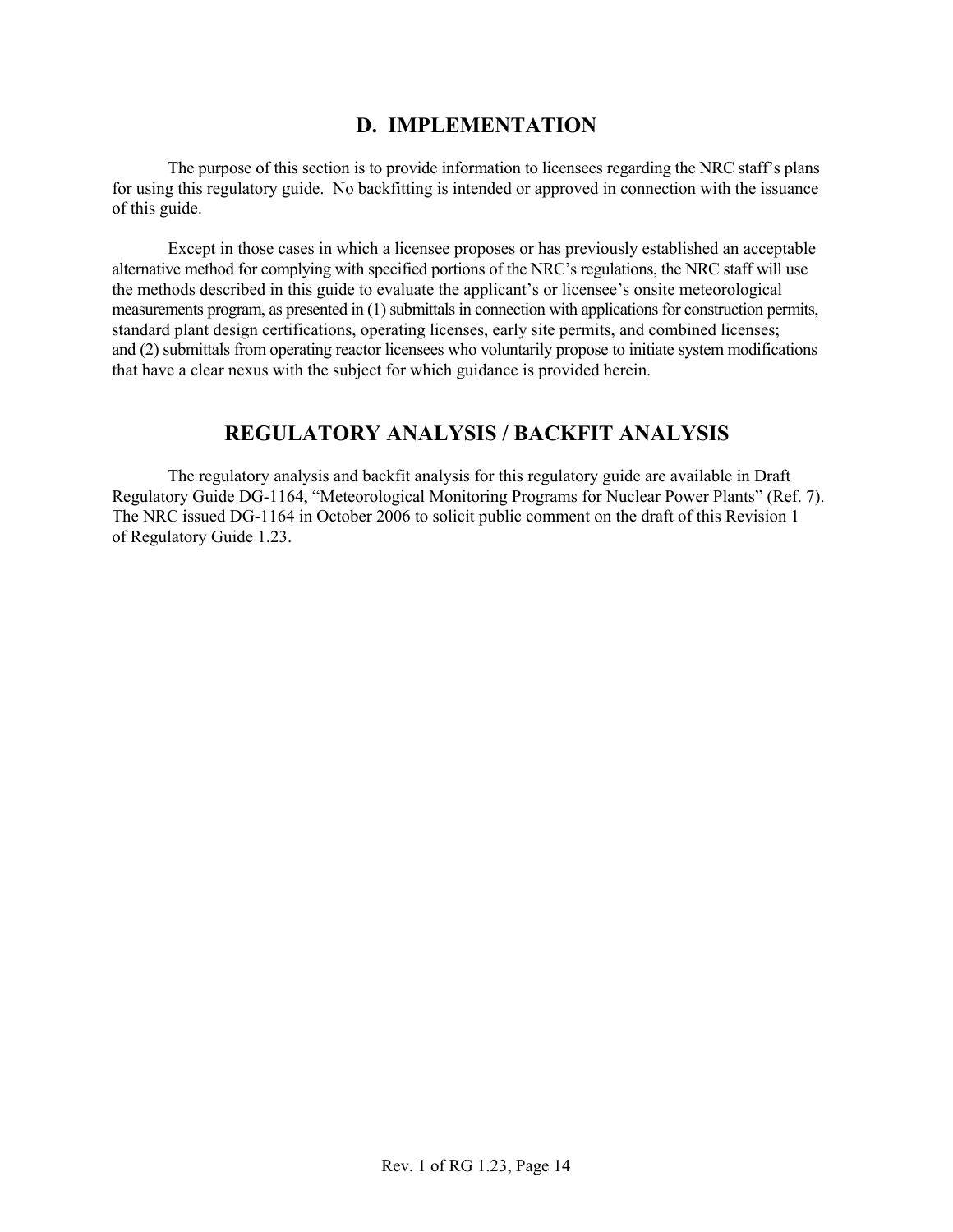# **REFERENCES**

- 1. *U.S. Code of Federal Regulations*, Title 10, "Energy," Part 100, "Reactor Site Criteria."10
- 2. *U.S. Code of Federal Regulations*, Title 10, "Energy," Part 50, "Domestic Licensing of Production and Utilization Facilities."10
- 3. *U.S. Code of Federal Regulations*, Title 10, "Energy," Part 20, Standards for Protection Against Radiation."10
- 4. National Environmental Policy Act of 1969, Pub. L. 91-190, 42 U.S.C. 4321-4347, United States Senate and House of Representatives, Washington, DC, January 1, 1970.<sup>11</sup>
- 5. *U.S. Code of Federal Regulations*, Title 10, "Energy," Part 51, "Environmental Protection Regulations for Domestic Licensing and Related Regulatory Functions."10
- 6. ANSI/ANS-2.5-1984, "Standard for Determining Meteorological Information at Nuclear Power Sites," American National Standards Institute/American Nuclear Society, 1984.12
- 7. Draft Regulatory Guide DG-1164 "Meteorological Monitoring Programs for Nuclear Power Plants," U.S. Nuclear Regulatory Commission, Washington, DC, October 2006.13
- 8. ANSI/ANS-3.11-2005, "Determining Meteorological Information at Nuclear Facilities," American National Standards Institute/American Nuclear Society, 2005.12

<sup>&</sup>lt;sup>10</sup> All NRC regulations listed herein are available electronically through the Public Electronic Reading Room on the NRC's public Web site, at http://www.nrc.gov/reading-rm/doc-collections/cfr/. Copies are also available for inspection or copying for a fee from the NRC's Public Document Room at 11555 Rockville Pike, Rockville, MD; the PDR's mailing address is USNRC PDR, Washington, DC 20555; telephone (301) 415-4737 or (800) 397-4209; fax (301) 415-3548; email PDR@nrc.gov.

<sup>&</sup>lt;sup>11</sup> The National Environmental Policy Act of 1969 is available electronically through the NEPAnet Web site at http://ceq.eh.doe.gov/nepa/regs/nepa/nepaeqia.htm.

<sup>&</sup>lt;sup>12</sup> Copies may be purchased from the American National Standards Institute/American Nuclear Society, 555 North Kensington Avenue, La Grange Park, Illinois 60526; telephone (708)352-6611; or fax (708)352-0499. Purchase information is available through the ANS Web site at http://www.ans.org/store/vc-stnd.

<sup>&</sup>lt;sup>13</sup> Draft Regulatory Guide DG-1164 is available electronically under Accession #ML062540408 in the NRC's Agencywide Documents Access and Management System (ADAMS) at http://www.nrc.gov/reading-rm/adams.html. Copies are also available for inspection or copying for a fee from the NRC's Public Document Room (PDR), which is located at 11555 Rockville Pike, Rockville, Maryland; the PDR's mailing address is USNRC PDR, Washington, DC 20555-0001. The PDR can also be reached by telephone at (301) 415-4737 or (800) 397-4209, by fax at (301) 415-3548, and by email to  $PDR@nrc.gov$ .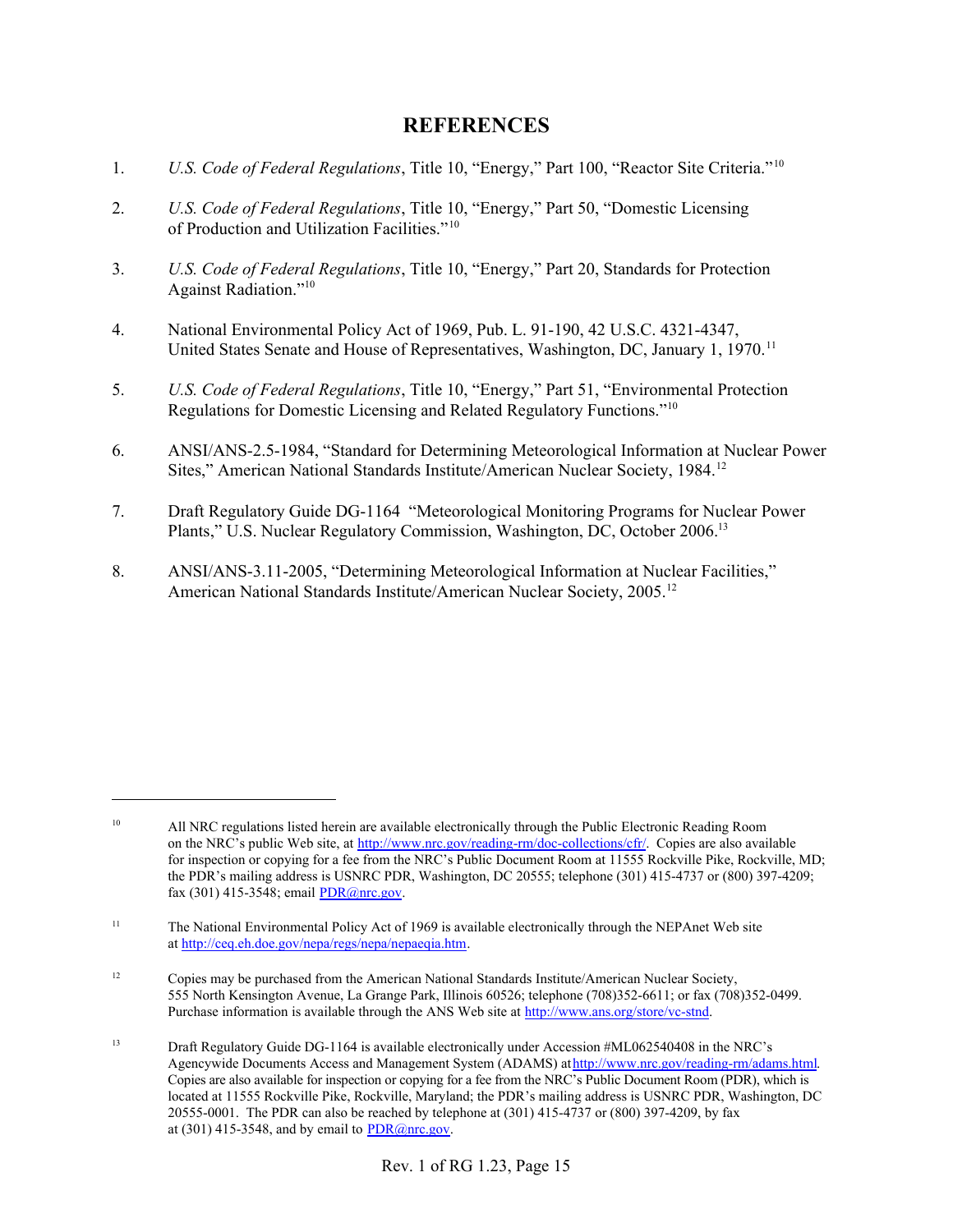- 9. Regulatory Guide 1.145, "Atmospheric Dispersion Models for Potential Accident Consequence Assessments at Nuclear Power Plants," U.S. Nuclear Regulatory Commission, Washington, DC.<sup>14</sup>
- 10. Regulatory Guide 1.111, "Methods for Estimating Atmospheric Transport and Dispersion of Gaseous Effluents in Routine Releases from Light-Water-Cooled Reactors," U.S. Nuclear Regulatory Commission, Washington, DC.<sup>14</sup>
- 11. Regulatory Guide 1.194, "Atmospheric Relative Concentrations for Control Room Radiological Habitability Assessments at Nuclear Power Plants," U.S. Nuclear Regulatory Commission, Washington, DC.<sup>14</sup>
- 12. Regulatory Guide 1.78, "Evaluating the Habitability of a Nuclear Power Plant Control Room During a Postulated Hazardous Chemical Release," U.S. Nuclear Regulatory Commission, Washington, DC.<sup>14</sup>
- 13. NUREG/CR-6613, "A Code Manual for MACCS2," SAND97-0594, D. Chanin and M.L. Young, U.S. Nuclear Regulatory Commission, Washington, DC, May 1998.15
- 14. Regulatory Guide 4.2, "Preparation of Environmental Reports for Nuclear Power Stations ," U.S. Nuclear Regulatory Commission, Washington, DC.<sup>14</sup>

<sup>&</sup>lt;sup>14</sup> All regulatory guides listed herein were published by the U.S. Nuclear Regulatory Commission or its predecessor, the U.S. Atomic Energy Commission. Most are available electronically through the Electronic Reading Room on the NRC's public Web site, at http://www.nrc.gov/reading-rm/doc-collections/reg-guides/. Single copies of regulatory guides may also be obtained free of charge by writing the Reproduction and Distribution Services Section, ADM, USNRC, Washington, DC 20555-0001, by fax to (301) 415-2289, or by email to **DISTRIBUTION@nrc.gov**. Active guides may also be purchased from the National Technical Information Service (NTIS). Details may be obtained by contacting NTIS at 5285 Port Royal Road, Springfield, Virginia 22161, online at http://www.ntis.gov, by telephone at (800) 553-NTIS (6847) or (703) 605-6000, or by fax to (703) 605-6900. Copies are also available for inspection or copying for a fee from the NRC's Public Document Room (PDR), which is located at 11555 Rockville Pike, Rockville, Maryland; the PDR's mailing address is USNRC PDR, Washington, DC 20555-0001. The PDR can also be reached by telephone at  $(301)$  415-4737 or  $(800)$  397-4209, by fax at  $(301)$  415-3548, and by email to PDR@nrc.gov.

<sup>&</sup>lt;sup>15</sup> NUREG/CR-6613 was developed by Sandia National Laboratories and published by the U.S. Nuclear Regulatory Commission. Copies are available for inspection or copying for a fee from the NRC's Public Document Room at 11555 Rockville Pike, Rockville, MD; the PDR's mailing address is USNRC PDR, Washington, DC 20555; telephone (301) 415-4737 or (800) 397-4209; fax (301) 415-3548; email PDR@nrc.gov. In addition, copies are available at current rates from the U.S. Government Printing Office, P.O. Box 37082, Washington, DC 20402-9328 (telephone 202-512-1800); or from the National Technical Information Service (NTIS) by writing NTIS at 5285 Port Royal Road, Springfield, Virginia 22161, online at http://www.ntis.gov, by telephone at (800) 553-NTIS (6847) or (703)605-6000, or by fax to (703) 605-6900.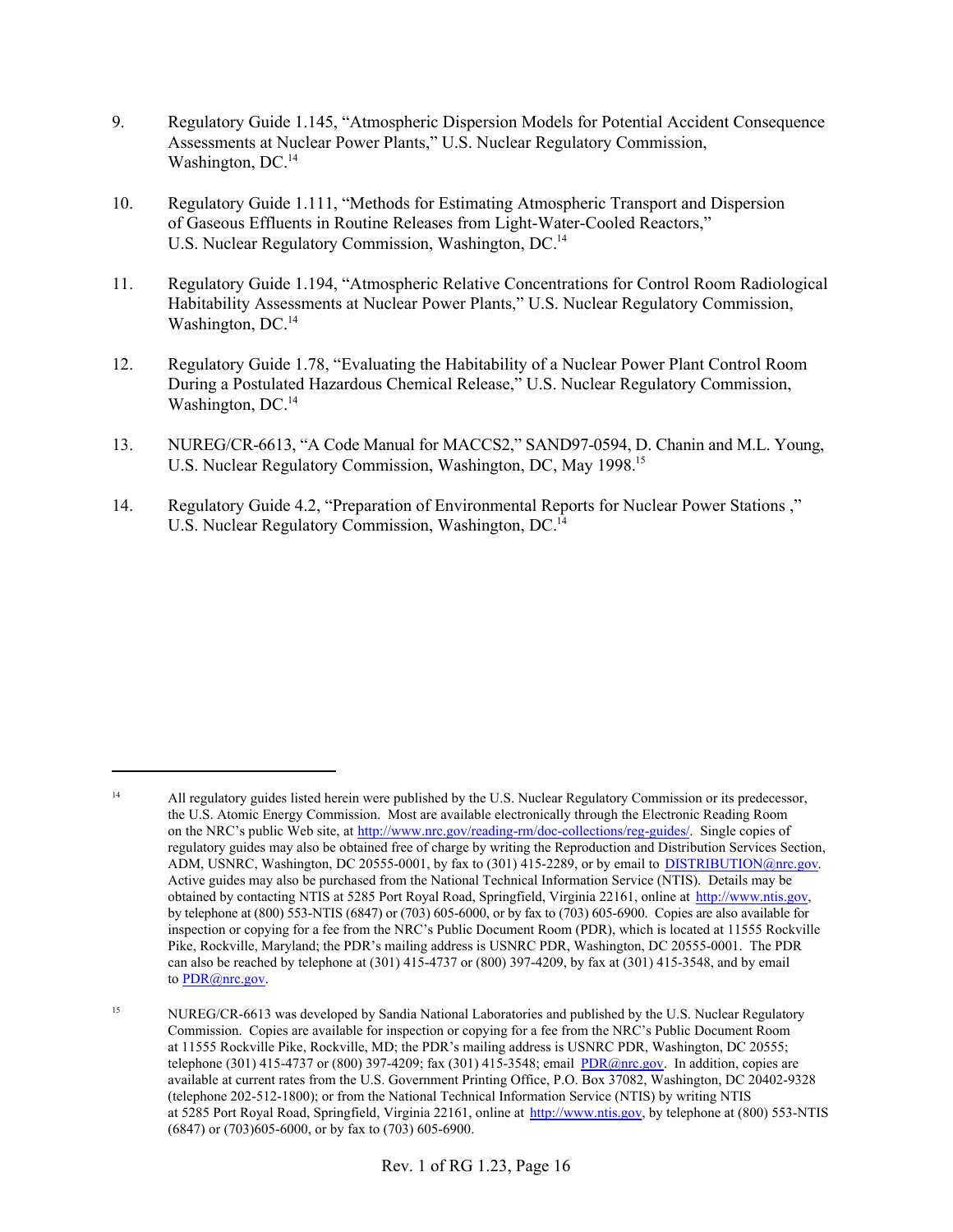- 15. NUREG-1555, "Standard Review Plans for Environmental Reviews for Nuclear Power Plants," Section 5.3.3.1, "Heat Dissipation to the Atmosphere," U.S. Nuclear Regulatory Commission, Washington, DC, October 1999.<sup>16</sup>
- 16. Regulatory Guide 1.97, "Criteria for Accident Monitoring Instrumentation for Nuclear Power Plants," U.S. Nuclear Regulatory Commission, Washington, DC.14

<sup>16</sup> Copies are available at current rates from the U.S. Government Printing Office, P.O. Box 37082, Washington, DC 20402-9328 (telephone 202-512-1800); or from the National Technical Information Service (NTIS) by writing NTIS at 5285 Port Royal Road, Springfield, Virginia 22161, online at http://www.ntis.gov, by telephone at (800) 553-NTIS (6847) or (703)605-6000, or by fax to (703) 605-6900. Copies are also available for inspection or copying for a fee from the NRC's Public Document Room (PDR), which is located at 11555 Rockville Pike, Rockville, Maryland; the PDR's mailing address is USNRC PDR, Washington, DC 20555-0001. The PDR can also be reached by telephone at (301) 415-4737 or (800) 397-4209, by fax at (301) 415-3548, and by email to PDR@nrc.gov. In addition, NUREG-1555 is available electronically through the Electronic Reading Room on the NRC's Public Web site at http://www.nrc.gov/reading-rm/doc-collections/nuregs/staff/sr1555/.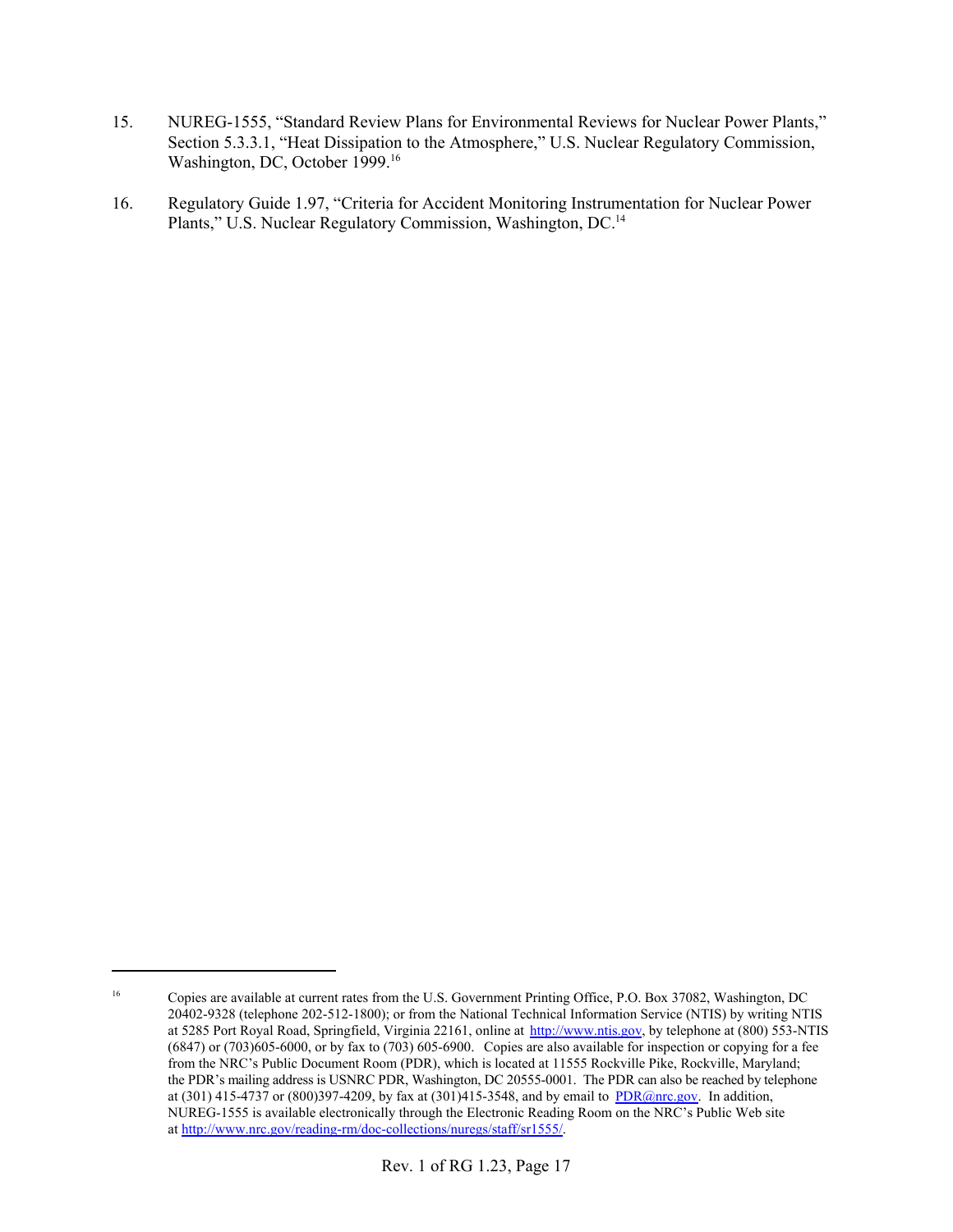# **APPENDIX A**

# **RECOMMENDED FORMAT FOR HOURLY METEOROLOGICAL DATA TO BE PLACED ON ELECTRONIC MEDIA**

Hourly meteorological data should be submitted to the U.S. Nuclear Regulatory Commission (NRC) on mutually agreed-upon media. The file is a formatted, sequential access, ASCII text data file. Comma-delimited or binary data files should not be submitted. The data should be in files that are of a size that are convenient for use and storage. Annual data files are acceptable.

At the beginning of each file, use the first five records to give a file description. Include plant name, location (latitude, longitude), dates of data, information explaining data contained in the "other" fields if they are used, heights of measurements, and any additional information pertinent to the identification of the file (e.g., type of atmospheric moisture measurements). Ensure that all five records are included, even if some are blank. Use 160A1 as the format for the first five records. The remaining records, one per hour, contain the meteorological data in the format A4, I4, I3, I4, 25F5.1, F5.2, 3F5.1. The use of decimal points in the database is not required. Check the file to ensure quality (e.g., compare against the raw data to ensure that the electronic file has been properly formatted, unit conversions are correct, and invalid data are properly identified).

Provide all data to the tenth of a unit, except solar radiation, which should be provided to a hundredth of a unit. This does not necessarily indicate the accuracy of the data (e.g., wind direction is usually given to the nearest degree). Use all nines in any field to indicate a lost record (99999). Use all sevens in a wind direction field to indicate calm (77777). If there are only two levels of data, use the upper and lower levels. If there is only one level of data, use the upper level.

NOTE: The sigma theta, solar radiation, and visibility measurements listed in the following pages are not required measurements but should be provided if they are available. Ambient temperature and atmospheric moisture measurements should be provided at height(s) representative of water-vapor release for those sites utilizing cooling towers, cooling lakes and ponds, or spray ponds as the plant's normal heat sink.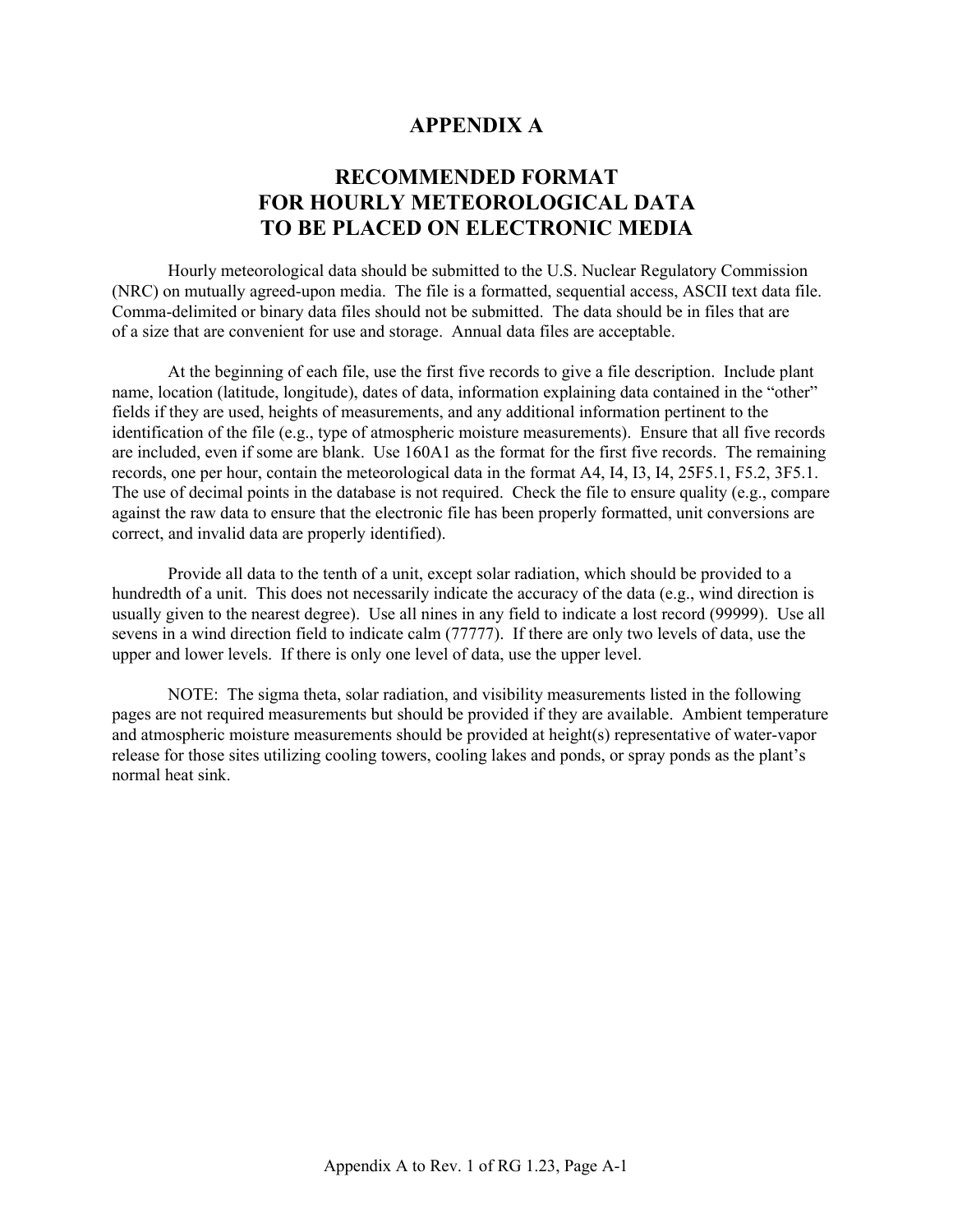## **METEOROLOGICAL DATA ON ELECTRONIC MEDIA**

#### LOCATION:

#### DATE OF DATA RECORD:

- A4 Identifier (can be anything)
- I4 Year
- I3 Julian Day
- I4 Hour (on 24-hour clock)

## **ACCURACY**

| Upper Measurements: Level = $\_\_$ meters |  |
|-------------------------------------------|--|
| Wind Direction (degrees)                  |  |
| Wind Speed (meters/second)                |  |
| Sigma Theta (degrees)                     |  |
| Ambient Temperature (°C)                  |  |
| Atmospheric Moisture:                     |  |
| Other: $\_\_$                             |  |
|                                           |  |
| Intermediate Measurements: Level = meters |  |
| Wind Direction (degrees)<br>F5.1          |  |
| Wind Speed (meters/second)                |  |
| Sigma Theta (degrees)                     |  |
| Ambient Temperature (°C)                  |  |
| Atmospheric Moisture:                     |  |
| Other: $\_\_$                             |  |
|                                           |  |
| Lower Measurements: Level = _____ meters  |  |
| Wind Direction (degrees)<br>F5.1          |  |
|                                           |  |